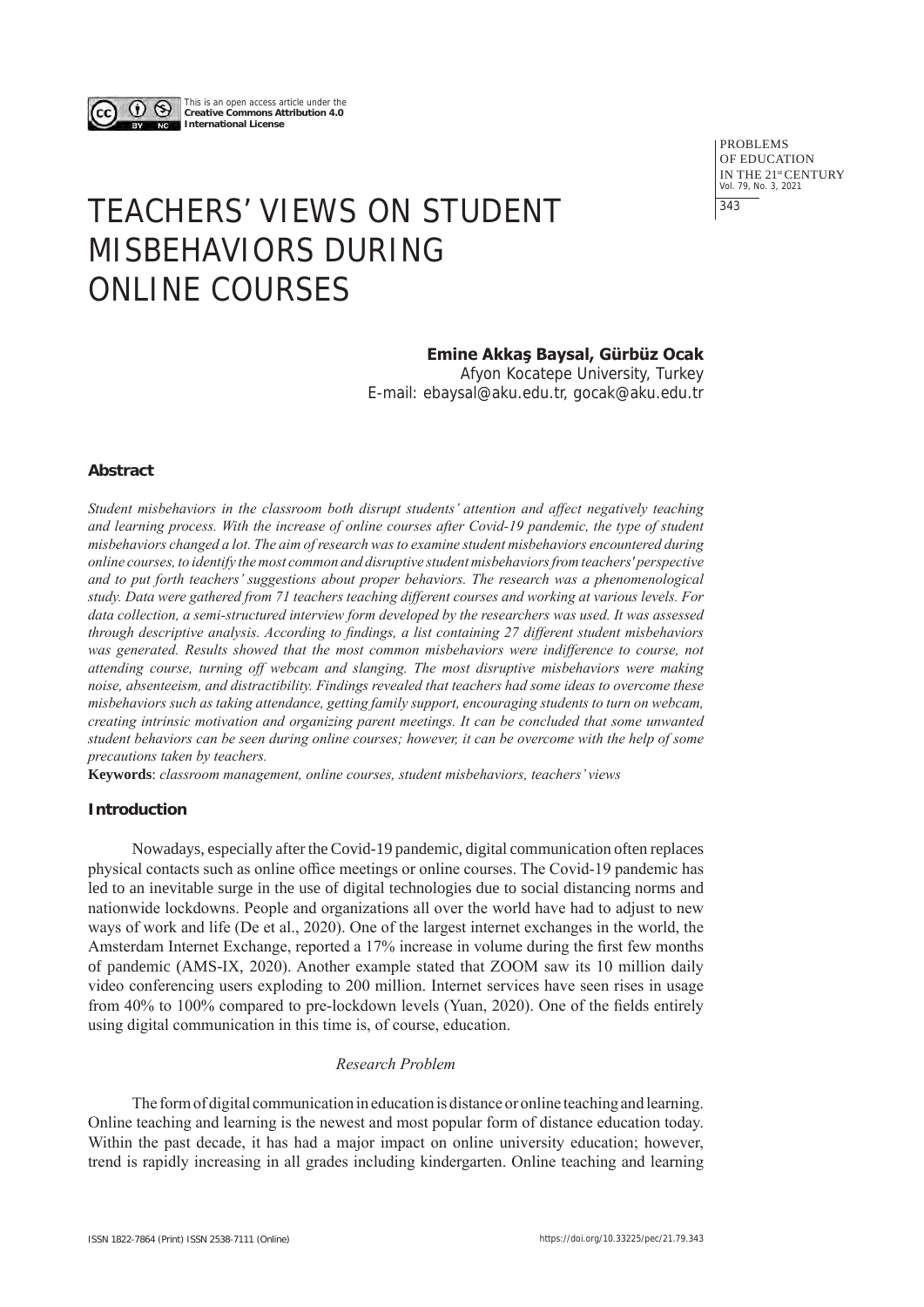#### PROBLEMS OF EDUCATION IN THE 21st CENTURY Vol. 79, No. 3, 2021 344

is an education type that takes place over internet. It is also often referred to as "e-learning" or "online course". Online course is a kind of education which is different from face-to-face education. With this type of learning, most of things, as we are familiar within a classroom, have changed such as school paradigm (Akkas Baysal & Ocak, 2020) or student misbehaviors. In this regard, these concepts should be reconsidered in the light of online courses.

Internet has helped to overcome distance globally with the ease of sitting at home, clicking a few buttons on computer and listening to a teacher who is thousands of kilometers away. However, online classroom doesn't offer the same value as teaching and learning in a classroom (Shah, 2015). Most things which we are familiar to in a classroom are different in online courses. One of the most important issues encountered in an online course is student misbehaviors. It is inevitable that most teachers come across some sort of student misbehaviors during online course. Student misbehaviors can threaten the effectiveness of online course. In other words, student misbehaviors can interrupt the smooth functioning of teaching and learning. So, misbehaviors in classroom are crucial for classroom atmosphere (Medina & Reverte, 2019). They most probably cut off not only teachers but also students during course. Thus, they can impact school satisfaction in a negative way.

Baúar (1999) claimed all sorts of behaviors that thwart education are called as unwanted behaviors or misbehaviors. Their damaging effects are increasingly ranging from the least destructive to the most destructive ones. Misbehaviors in courses could ruin class atmosphere. They prevent both students and teachers from achieving their aims and lead to problems in time management. Unfortunately, this is tough and unavoidable (Ozturk, 2015). They can undermine teachers' ability to establish and maintain effective learning experience. Moreover, they generally require large amount of attention and time to overcome.

Kyriacou (1997) ranged student misbehaviors from simple non-compliance (e.g., not paying attention) to overt disruptive behavior (e.g., throwing a missile across the room). He also points out that serious misbehaviors, including direct disobedience, physical aggression or damage, are much less frequent. They can take on several different forms including fighting, bullying, talking back to teachers, vandalizing school property, stealing, using or distributing of illegal substances, as well as a number of other behaviors that disrupt overall positive flow of classroom and school activities (Finn et al., 2008). Sadly, the negative effects of such misbehaviors have serious consequences for everyone. For example, they take away from the valuable time of all students in class. In addition, they might challenge teachers' authority.

Learning needs a convenient teaching and learning environment. Mostly, teachers try to organize classroom management in different ways in a classroom. They generally know or guess what kind of behaviors can ruin teaching and learning (Brophy, 2006) and class authority is a primary concern of teachers (Doyle, 1984). To create clear, consistent rules and expectations, a necessary first step is to have rules made clearly visible for all students (Trussell, 2008). However, it is sometimes difficult for most teachers during online courses. Since, it is usually not easy to define what misbehavior is and how they can be prevented.

Student misbehavior is an obstacle for class authority and therefore of great importance to understand what they are and how they are defined (Charles, 2008; Kulinna, 2008). Misbehavior often interrupts the smooth functioning of teaching and learning in both traditional and online courses. This can disturb teachers or other students during teaching and learning. Sevrika and Merina (2019) stated that student misbehaviors could undermine teacher to establish and maintain effective learning. Unfortunately, some students intentionally create this kind of disturbance which affects negatively class atmosphere. Therefore, student misbehavior has been a major concern for teachers (Arbuckle & Little, 2004; Bushaw & Lopez, 2010; Emmer & Stough, 2001; Harrison et al., 2012). Disruptive behaviors irritate effective classroom management and can influence school satisfaction if teacher does not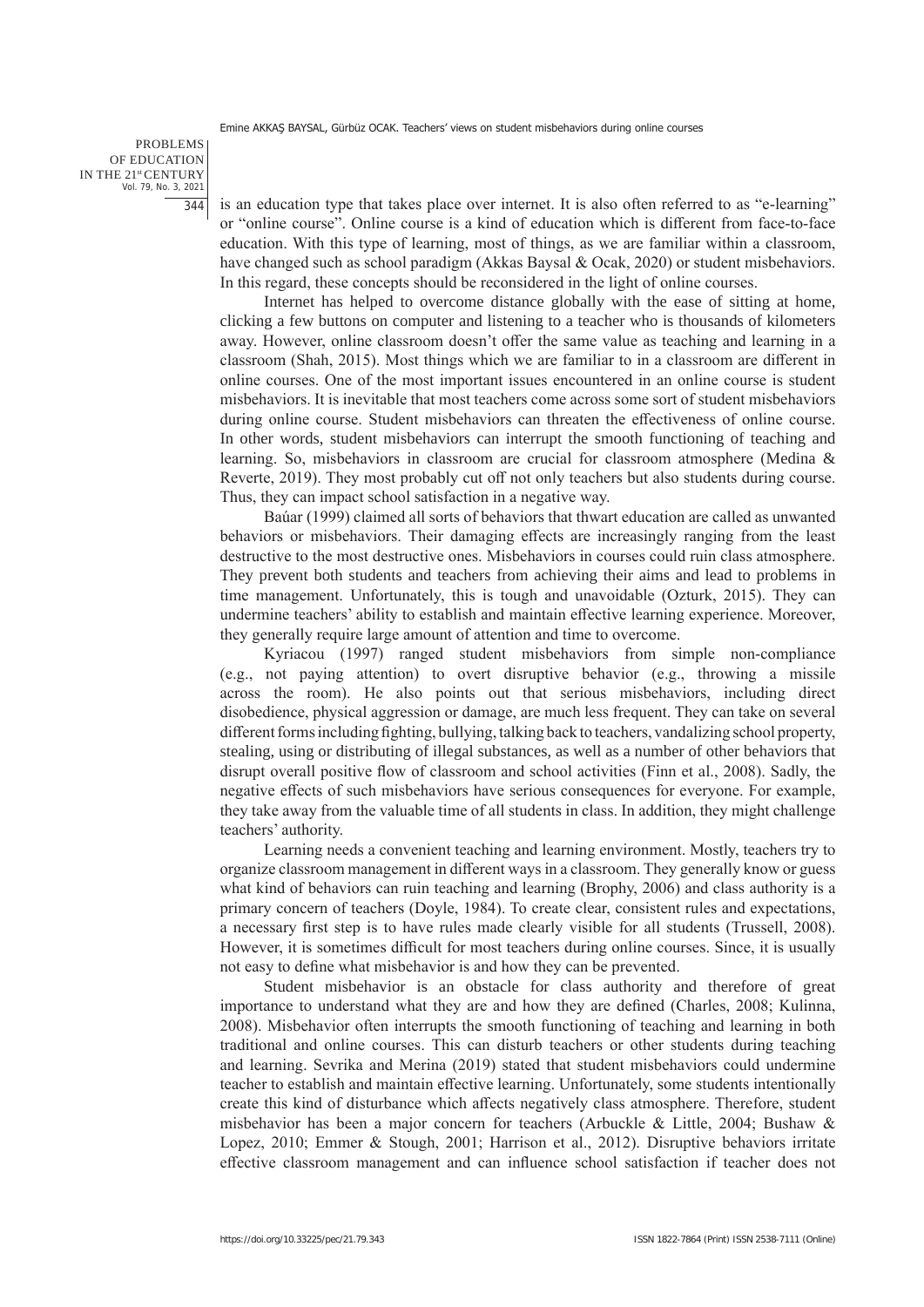PROBLEMS OF EDUCATION IN THE 21<sup>st</sup> CENTURY<br>Vol. 79, No. 3, 2021 345

have competencies to control them. Controlling classroom would axiomatically yield positive learning outcomes. Relationship developed between teacher and students would facilitate a collaborative understanding and thus provide more positive teaching and learning environment (Komorowska, 2003).

Student misbehavior is an unavoidable situation, and it takes up considerable time to deal with. Inevitably, it affects the quality of teaching and learning experience. Lots of research studies about misbehaviors experienced during face-to-face education have been studied (Atici & Merry, 2001; Kulinna et al., 2006; Turnuklu & Galton, 2001). These undisciplined behaviors were defined and what kind of precautions should be taken were determined in these research studies. However, situation experienced with the pandemic is new to define these kinds of misbehaviors because most of teachers have been experiencing distance education for the first time. Teachers mostly don't know what kind of difficulties they fall upon during online courses. In order to construct a convenient atmosphere for teaching and learning, teachers should know every kind of obstacles effecting teaching and learning. To this extend, the aim of this paper was to discuss and try to define what kind of student misbehaviors occur in online courses. After describing student misbehaviors, it is not difficult to find how to cope with them effectively.

#### *Research Aim and Research Questions*

The results of this research could provide insights into teachers' decision making and classroom management strategies during online courses. Teachers' attributions could also serve as a point of reflection for other educators. By knowing what kind of misbehaviors occur during online courses, teachers can take preventive precautions. Thus, they can create an effective teaching and learning environment. Taking into account this significance, the main aim of research was to understand student misbehaviors occurring during online courses with the light of teachers' views. Questions of this research were:

- 1. What are student misbehaviors encountered during online courses?
- 2. What are the most common student misbehaviors during online courses?
- 3. Which ones are the most disruptive for online courses?
- 4. What can be done to prevent student misbehaviors?

## **Research Methodology**

#### *General Background*

The research was designed as a phenomenological research design, based on the qualitative method. Qualitative studies aim to explore a problem, elaborately understand a key phenomenon, and focus on relatively smaller samples compared to quantitative studies. This kind of research shows five characteristics of qualitative research as naturalistic, descriptive data, concern with process, inductive and meaning (Bogdan & Biklen, 1998). In phenomenology, the aim is to describe what all teachers participating in a study have in common while they are experiencing a phenomenon (Moustakas, 1994). In this research, all teachers experienced distance education at the same time. In this regard, this research examined phenomenon of student misbehaviors and focused on perceptions of individuals experiencing this phenomenon.

#### *Sample*

The maximum variation sampling method was used to determine research group. Maximum variation sampling can be utilized to construct a holistic understanding of the phenomenon by synthesizing studies that differ in their research designs on several dimensions (Suri, 2011). The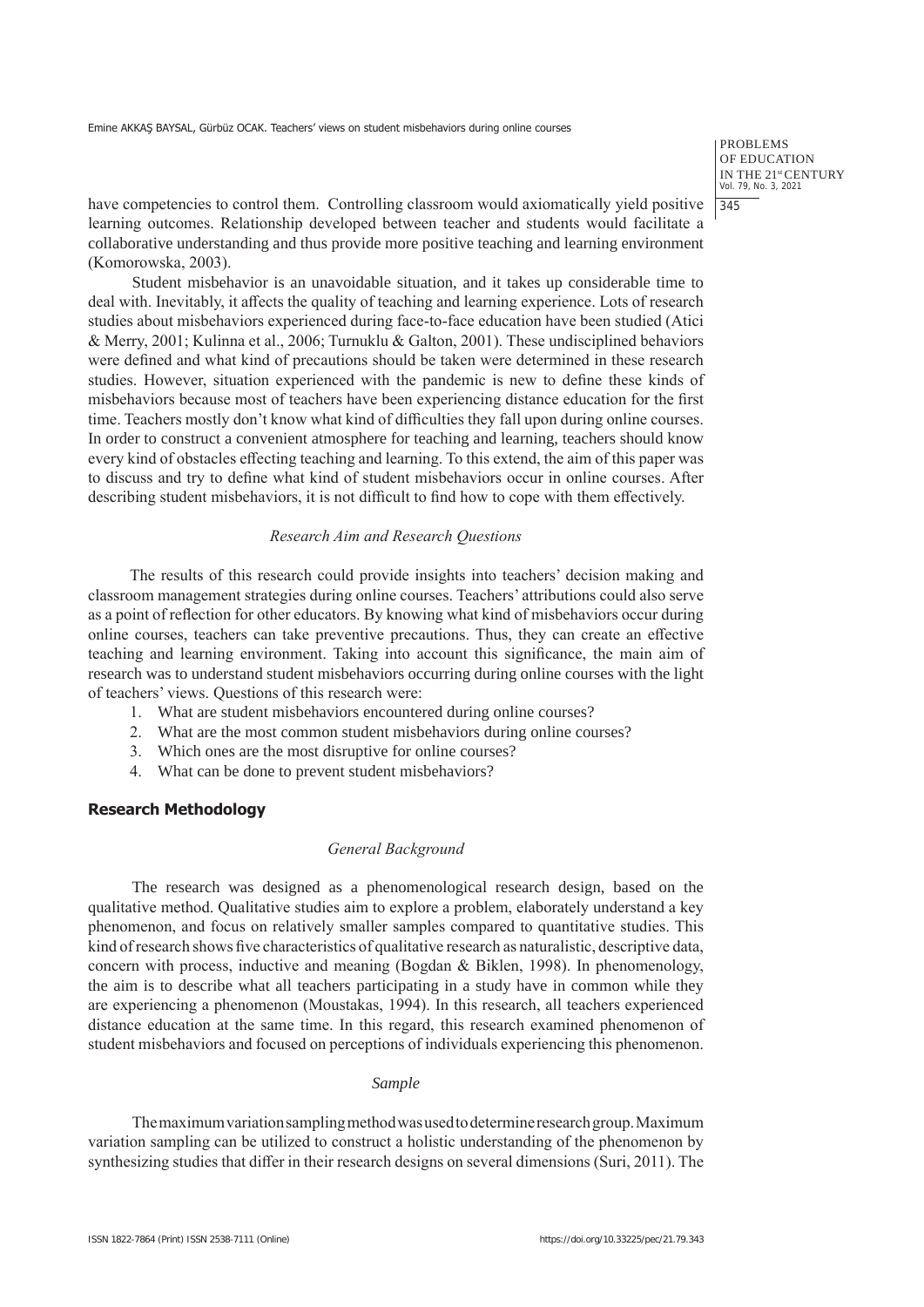#### PROBLEMS OF EDUCATION IN THE 21st CENTURY Vol. 79, No. 3, 2021 346

diversity in this research was provided in terms of school type, working experience, hours spent in online courses, working place and branches of teachers. 43 participants (61%) of sample were female and 28 (39%) of them were male. The total number of samples was 71 (100%). Based on research conducted as qualitative, 30 seems to be a good number for most comprehensive assessment. Glaser and Strauss (1967) recommended the concept of saturation for achieving an appropriate sample size in qualitative studies. For phenomenological studies, Creswell (1998) recommended 5–25 and Morse (1994) suggested at least six. In this research the number was 71, so, it would be enough to describe the phenomenon sufficiently. The participant teachers' branches could be listed as: class, literature, Turkish, English, computer technologies, science, guide, German, physical education, chemistry, special education, religion, geography, art, preschool, health, and mathematics. Other features of sample are presented in Table 1:

#### **Table 1**

Distribution of the Study Sample According to the Variables

| Variables                                   | Category           | f              | %              |
|---------------------------------------------|--------------------|----------------|----------------|
| School type                                 | Kindergarten       | 5              | 8              |
|                                             | Primary School     | 26             | 36             |
|                                             | Secondary School   | 25             | 35             |
|                                             | High School        | 15             | 21             |
| Working Experience                          | 1-5 years          | 15             | 21             |
|                                             | 5-10 years         | 37             | 52             |
|                                             | 10-15 years        | 13             | 18             |
|                                             | 15-20 years        | 4              | 5              |
|                                             | 20 years and above | $\overline{2}$ | $\overline{4}$ |
| Hours spent in online<br>courses (per week) | 5-10 hours         | 19             | 27             |
|                                             | 10-15 hours        | 10             | 14             |
|                                             | 15-20 hours        | 12             | 17             |
|                                             | 20-25 hours        | 30             | 42             |
| Working Place                               | Village            | 10             | 15             |
|                                             | Town               | 19             | 21             |
|                                             | Country            | 30             | 45             |
|                                             | City Centre        | 12             | 19             |

#### *Instrument and Procedures*

Qualitative research methods require qualitative data and qualitative data analysis (Ataseven, 2012). So, data were collected by semi-structured interview forms prepared by researchers. In the formation of interview form, first of all, relevant literature was scanned, and the key words and themes were formed. Sub-themes providing in-depth data to related themes were created. Then, open-ended and large-scale questions were written about these subthemes. In order to ensure the construct validity of questions and to check their suitability for language expression, they were corrected by two literature teachers working in a high school. In order to examine relation between the themes and sub-themes with questions, necessary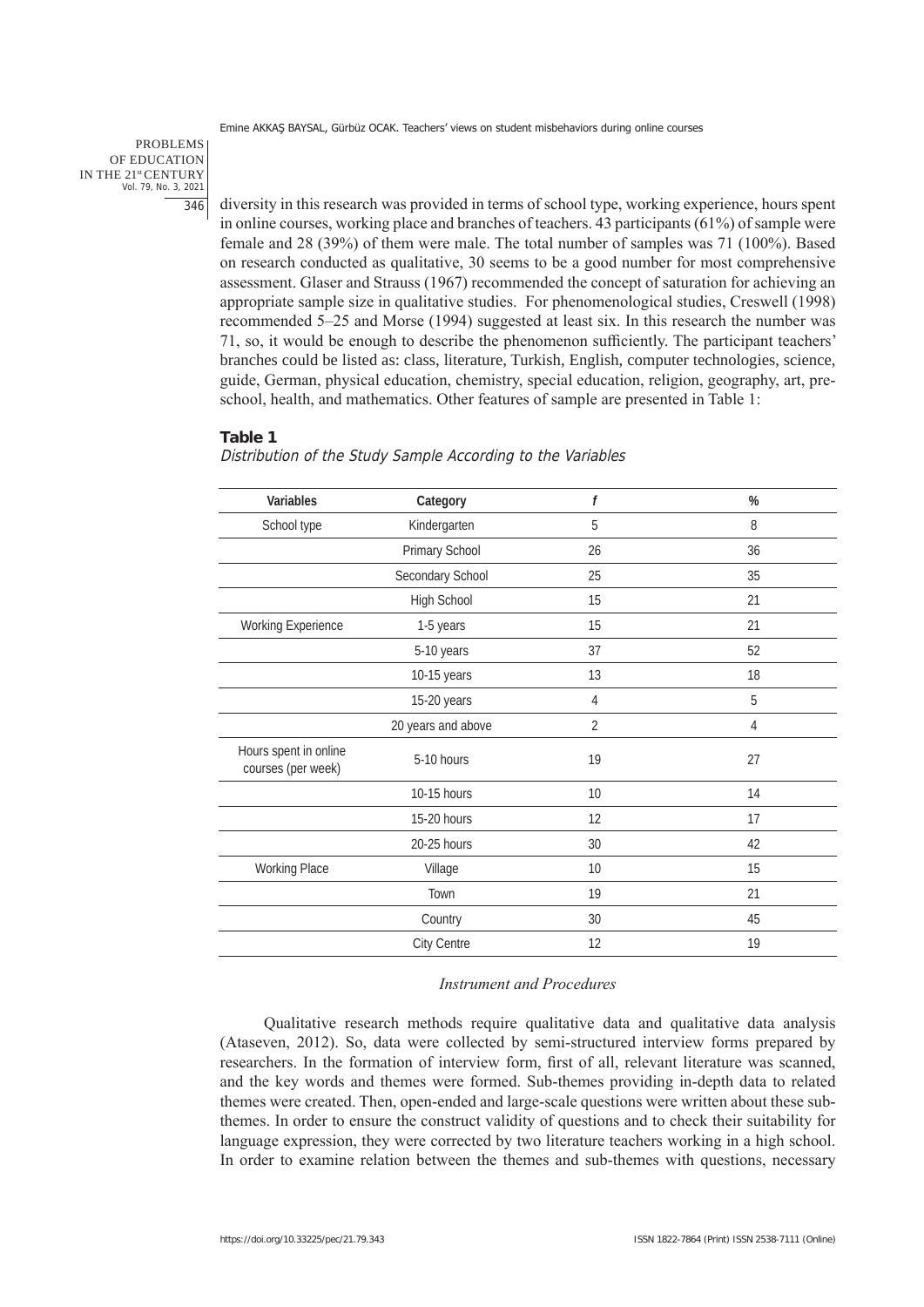PROBLEMS OF EDUCATION IN THE 21st CENTURY Vol. 79, No. 3, 2021  $|347$ 

examinations were made by a field specialist from Afyon Kocatepe University. Then necessary corrections were made in terms of language and content. The interview form was ready for pre-application. After pre-application, interview was finalized. The form was composed of two parts: Demographic Information and Interview Questions. Interview form consisted of 5 questions related to 5 sub-themes. Questions are given below (Table 2):

## **Table 2** Interview Questions

| <b>Number</b> | <b>Questions</b>                                                                                       |
|---------------|--------------------------------------------------------------------------------------------------------|
|               | What problematic student behaviors do you encounter during online courses? List as many as you<br>can. |
|               | Among these misbehaviors, which ones are the most common?                                              |
|               | Among these misbehaviors, which ones are the most disturbing behaviors in online courses?              |
|               | Among these misbehaviors, which ones are the most unacceptable?                                        |
|               | How can these misbehaviors be controlled in your opinion? How can they be corrected?                   |

Pilot interviews were conducted with three different participants to ensure validity and reliability of questions and then interview form was finalized. The research was tried to ensure the validity of the study by giving the same questions to the participants in the study group (Yıldırım & Şimşek, 2013). Before data collection, voluntary participants were acknowledged. Semi-structured interview was applied to the teachers in an online platform because the data collection was carried out after Covid-19 in January and April 2021 when face-to-face interviews were impossible.

## *Data Analysis*

Data were analyzed by qualitative data analysis methods in accordance with the data collection tool. Miles and Huberman (1984) examined data analysis as three steps. The first step is to reduce data. All qualitative data do not consist of information researcher is searching. Therefore, researcher analyzes data and chooses parts that are related to data. The second step is visualization of data. Selected data obtained from the first step is made more meaningful by establishing a relationship. The third step is to reach and confirm the result (Üzümcü, 2016). In the analysis of qualitative data, descriptive analysis was used. Descriptive analysis is evaluated by identifying findings systematically. Descriptive analysis characterizes world or a phenomenon answering questions about who, what, where, when, and to what extent. Whether goal is to identify and describe trends and variation in populations, create new measures of key phenomena, or describe samples in studies aimed at identifying causal effects, description plays a critical role in the scientific process in general and education research in particular. Descriptive analysis stands on its own as a research product, such as when it identifies socially important phenomena that have not previously been recognized (Scott-Clayton, 2012). This research was suitable for descriptive analysis. In the analysis of data, participants were coded as T1, T2,… T71. Views of participants were coded. Frequencies were calculated. Sample expressions from participants' views were included to facilitate clarity of research questions.

## *Validity and Reliability*

Qualitative research seeks to understand as completely as possible. Golafashani (2003) described that qualitative research uses a naturalistic approach which seeks to understand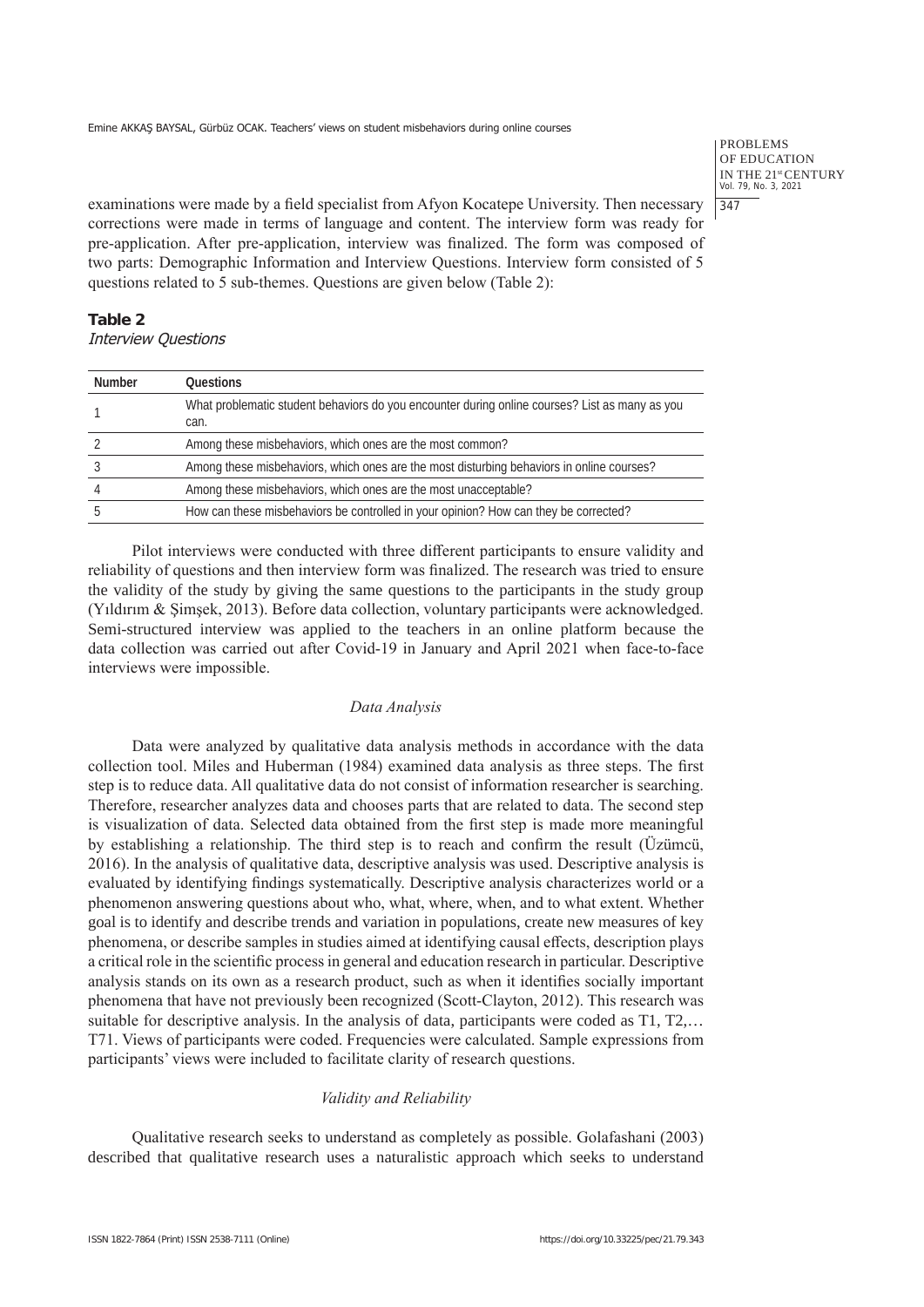PROBLEMS OF EDUCATION IN THE 21st CENTURY Vol. 79, No. 3, 2021 348

phenomena in context-specific settings. Stenbacka (2001) viewed reliability as "purpose of explaining" in quantitative approach and "generating understanding" in qualitative approach to research. Similarly, Guba and Lincoln (1982) stated that in qualitative research, such statements as credibility, reliability, validity, and transferability should be included. In order to check the accuracy of findings, it is appropriate to indicate one or more of these strategies (Creswell, 2007). There are many ways to increase credibility. These are long-term interaction, participant confirmation, and expert review (Holloway & Wheeler, 1996). In this research, long-term interactions have been established with participants during courses to ensure credibility.

## **Research Results**

The aim of this research was to define student misbehaviors occurring during online courses and to display teachers' suggestions on the correction of misbehaviors. Therefore, data obtained from teachers were analyzed in accordance with research questions. The results of the first research question were presented in Table 3:

#### **Table 3**

|  | Teachers' Views on Student Misbehaviors During Online Courses |  |  |
|--|---------------------------------------------------------------|--|--|
|--|---------------------------------------------------------------|--|--|

| <b>Number</b>  | <b>Student Misbehaviors</b>                                         | Participants                                                                                                                                                                                                                      | $\mathbf f$ | %  |
|----------------|---------------------------------------------------------------------|-----------------------------------------------------------------------------------------------------------------------------------------------------------------------------------------------------------------------------------|-------------|----|
| 1              | Absenteeism                                                         | T1, T2, T4, T5, T6, T7, T9, T13, T14, T15, T17, T19, T21, T25,<br>T26, T27, T28, T29, T31, T32, T33, T34, T35, T37, T38, T39,<br>T40, T43, T45, T46, T47, T48, T49, T53, T54, T57, T59, T60,<br>T61, T63, T65, T68, T69, T70, T71 | 45          | 31 |
| $\overline{2}$ | Watching TV and playing on<br>the phone                             | T1, T2, T3, T4, T7, T8, T11, T14, T16, T17, T18, T19, T20, T21, T23,<br>T27, T28, T29, T31, T33, T34, T38, T41, T42, T45, T47, T49, T50, T<br>51, T52, T53, T54, T55, T68, T69, T71                                               | 36          | 25 |
| 3              | Disrespecting                                                       | T2, T3, T4, T5, T7, T8, T10, T11, T12, T15, T16, T23, T27, T28, T33,<br>T37, T39, T44, T45, T47, T53, T54, T55, T56, T57, T58, T63, T64, T<br>65, T66, T67, T68, T70                                                              | 33          | 23 |
| 4              | Distractibility                                                     | T1, T3, T6, T11, T14, T16, T21, T24, T26, T27, T28, T29, T31, T34,<br>T37, T43, T44, T45, T48, T50, T51, T52, T53, T55, T56,<br>T58, T59, T60, T61, T68                                                                           | 30          | 21 |
| 5              | Being Late to class                                                 | T8, T11, T14, T16, T21, T24, T26, T28, T31, T32, T33, T34, T35, T3<br>6, T43, T44, T47, T48, T49, T50, T53, T56, T57, T58, T63, T66, T67                                                                                          | 27          | 19 |
| 6              | Chewing gum and eating                                              | T4, T5, T10, T11, T14, T15, T23, T24, T25, T31, T32, T33, T34, T37<br>T44, T46, T47, T48, T50, T51, T53, T55, T57, T62, T64, T68, T69                                                                                             | 27          | 19 |
| $\overline{7}$ | Not doing homework                                                  | T1, T2, T7, T11, T18, T21, T24, T35, T36, T37, T38, T39, T40, T42,<br>T43, T44, T47, T48, T54, T55, T56, T57, T58, T65, T66                                                                                                       | 25          | 17 |
| 8              | Attending course, turning off<br>webcam, and going to sleep<br>mode | T3, T5, T7, T14, T16, T24, T26, T28, T29, T31, T32, T34, T35, T36,<br>T49, T51, T52, T53, T54, T63, T64, T65, T69, T70, T71                                                                                                       | 25          | 17 |
| 9              | Listening to lecture in bed                                         | T2, T4, T5, T10, T19, T21, T23, T25, T36, T39, T42, T43,<br>T46, T48, T52, T54, T57, T63, T65, T66, T67, T68, T69, T71                                                                                                            | 24          | 17 |
| 10             | Excusing such as broken net                                         | T6, T8, T13, T16, T19, T24, T26, T31, T33, T35, T36, T43, T45, T46<br>T47, T48, T49, T51, T52, T53, T66, T68, T70,                                                                                                                | 23          | 16 |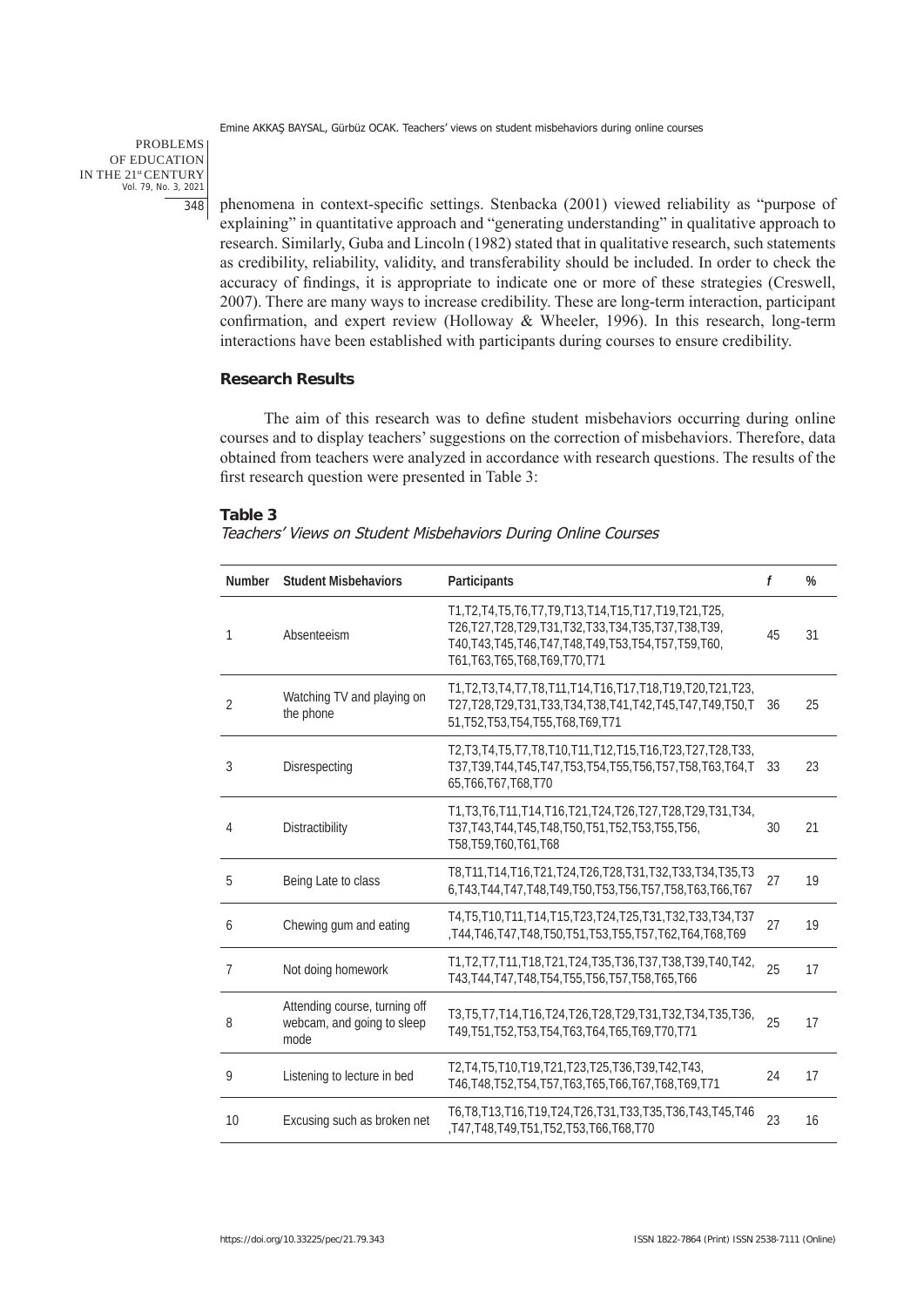PROBLEMS OF EDUCATION IN THE 21<sup>st</sup> CENTURY<br>Vol. 79, No. 3, 2021 349

| 11 | Sending messages to teacher<br>and receiving information at<br>any time | T3, T4, T8, T15, T17, T25, T27, T28, T29, T35, T38, T43, T46, T47,<br>T48, T49, T53, T54, T59, T63, T67, T69, T69 | 23 | 16 |
|----|-------------------------------------------------------------------------|-------------------------------------------------------------------------------------------------------------------|----|----|
| 12 | Changing participants' name                                             | T5, T7, T12, T16, T17, T25, T26, T28, T29, T31, T33, T35, T45, T46<br>,T56,T57,T59,T67,T8                         | 19 | 13 |
| 13 | Indifference to course                                                  | T13, T14, T24, T27, T33, T35, T39, T45, T46, T48, T56, T57, T61, T<br>65, T67, T68, T70, T71                      | 18 | 12 |
| 14 | Interrupting each other                                                 | T2, T5, T11, T16, T23, T26, T27, T31, T34, T46, T47, T50, T51, T55<br>T58, T64, T67, T68                          | 18 | 12 |
| 15 | Making noise                                                            | T1, T7, T14, T17, T19, T23, T33, T35, T43, T44, T47, T51, T52, T56<br>T62, T65, T67, T68                          | 18 | 12 |
| 16 | Following instructions late                                             | T2, T3, T12, T14, , T16, T24, T27, T32, T33, T34, T41, T45, T46, T4<br>7, T56, T57, T62, T65                      | 18 | 12 |
| 17 | Avoiding responsibility                                                 | T5, T11, T13, T25, T26, T30, T31, T40, T43, T45, T46, T50, T54, T5<br>6, T58, T60, T65                            | 17 | 12 |
| 18 | Appearing in lesson and not<br>answering questions                      | T1, T7, T10, T14, T26, T28, T30, T35, T47, T48, T50, T52, T53, T60<br>T62,T67,T69                                 | 17 | 12 |
| 19 | Coming unprepared for class                                             | T3, T6, T16, T19, T25, T26, T29, T36, T40, T43, T46, T49, T54, T60<br>T64, T67, T70                               | 17 | 12 |
| 20 | Logging out at any time                                                 | T8, T16, T19, T20, T26, T27, T30, T34, T41, T42, T50, T56, T58, T<br>60,T68                                       | 15 | 10 |
| 21 | Dealing with other things<br>during course                              | T2, T14, T17, T19, T20, T26, T30, T37, T46, T49, T50, T52, T54, T<br>58,T60                                       | 15 | 10 |
| 22 | Listening to music                                                      | T6, T8, T11, T16, T27, T29, T38, T40, T46, T53, T58, T64, T65, T68<br>,T70,                                       | 14 | 9  |
| 23 | Standing up and walking<br>around                                       | T13, T23, T27, T28, T35, T37, T40, T43, T51, T54, T60, T65,<br>T70,T71                                            | 14 | 9  |
| 24 | Speaking about irrelevant<br>things and swearing                        | T12, T20, T25, T30, T33, T44, T51, T55, T60, T61, T68, T69, T71                                                   | 13 | 9  |
| 25 | Scratching screen                                                       | T15, T20, T25, T28, T36, T38, T39, T46, T58, T59, T69                                                             | 11 | 7  |
| 26 | Unauthorized conversation                                               | T26, T32, T37, T40, T49, T50, T58, T60, T66                                                                       | 9  | 6  |
| 27 | Using calculator in<br>mathematics                                      | T22, T34, T59, T67, T71                                                                                           | 5  | 3  |

According to Table 3, teachers list twenty-seven misbehaviors. Most of the teachers (31%) say students generally don't attend the online courses. 36 of teachers (25%) say students generally watch TV or play games on phone during the course. 33 of them (23%) focus students behave in a disrespectful way. Another popular misbehavior is distractibility. 30 teachers (21%) explain students usually aren't interested in the lesson. Generally, students aren't in class both physically and mentally. Teachers also mostly (19%) stress students are usually late to course, chewing gum and eating something during online courses. In addition to these, teachers express some other misbehaviors (from mostly said to less) such as being late to class, chewing gum and eating, not doing homework, attending course and turning off webcam, going to sleep mode, listening to lecture in bed, excusing such as broken net, sending messages to teacher and receiving information at any time, changing the participant's name, indifference to course,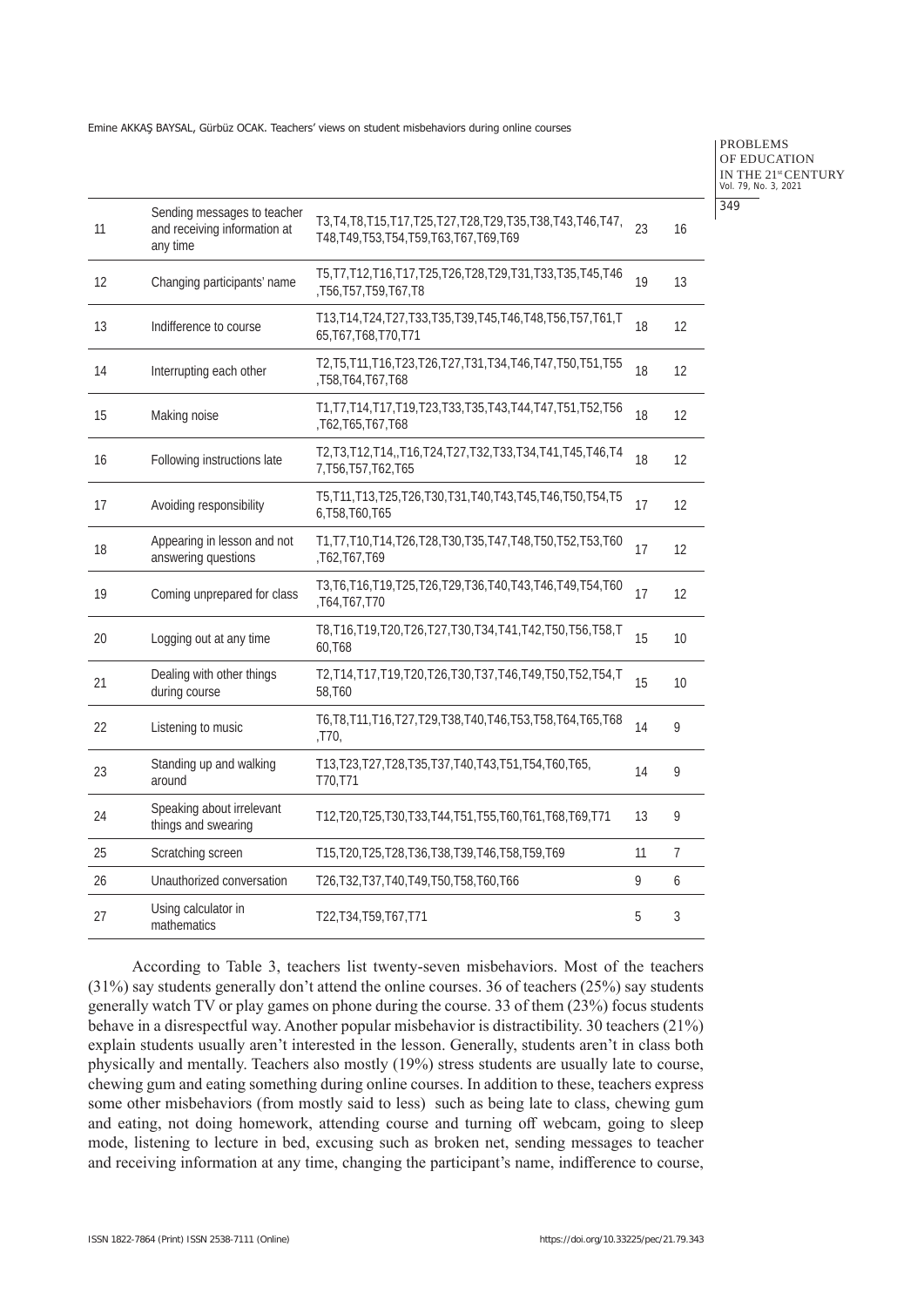PROBLEMS OF EDUCATION IN THE 21st CENTURY Vol. 79, No. 3, 2021 350

interrupting each other, making noise, following instructions late, avoiding responsibility, appearing in the course and not answering questions, coming unprepared for class, leaving lesson at any time, dealing with other things during the lesson, opening the music, standing up and walking around, speaking about irrelevant things from the course and swearing, scratching the screen, unauthorized conversation and finally using calculator in math courses. Some example expressions from the teachers' views are given below:

*"..Lack of interest, leaving class whenever you want, not following course regularly, not talking about course.." (T16)*

*"..Students can find excuses like the internet is gone. They write different names and make jokes among themselves. They draw on the screen. They are able to sabotage course by asking irrelevant questions. When they are asked questions, they may not answer.." (T28)*

The second research question was "Which ones are the most common student misbehaviors during online course?". The results of this were presented in Table 4:

#### **Table 4**

| <b>Number</b> | <b>Student Misbehaviors</b>        | Participants                                            |    | %   |
|---------------|------------------------------------|---------------------------------------------------------|----|-----|
|               | Indifference to course             | T1, T2, T4, T13, T21, T27, T35, T41, T46, T63, T64, T71 | 12 | 8.5 |
|               | Not attending course               | T3, T16, T17, T32, T36, T48, T50, T54, T65, T67         | 10 | 7.1 |
|               | Turning off webcam and<br>slanging | T12, T18, T29, T30, T33, T38, T47, T53, T55, T70        | 10 | 7.1 |
|               | Not concentrating                  | T5, T7, T14, T15, T19, T37, T51, T56, T66               | 9  | 6.3 |
| 5             | Being silent                       | T6, T10, T11, T23, T34, T52, T60, T61                   | 8  | 5.6 |
| 6             | Technical problems                 | T8, T9, T24, T28, T31, T40, T43, T69                    | 8  | 5.6 |
|               | Not doing homework                 | T25, T44, T45, T58, T59, T62                            | 6  | 4.2 |
| 8             | Being late to class                | T20, T22, T49, T57                                      | 4  | 2.8 |

#### Teachers' Views on the Students' Most Common Misbehaviors

According to Table 4, teachers list eight common misbehaviors. Teachers mostly say the most common misbehavior is indifference to course (7.1%). Ten teachers express that not attending course, turning off webcam and slanging are common. In addition to these, not concentrating (6.3%), being silent (5.6%), technical problems (5.6%), not doing homework (4.2%) and being late to class (2.8%) are thought as common misbehaviors. Some example expressions from teachers' views are given below:

*"Turn off camera and talk slang and abusive." (T18) "Distractions." (T56) "Making excuses for connection problems." (T69)*

The third research question was "Which ones are the most disruptive for online courses?". The results of this were presented in Table 5: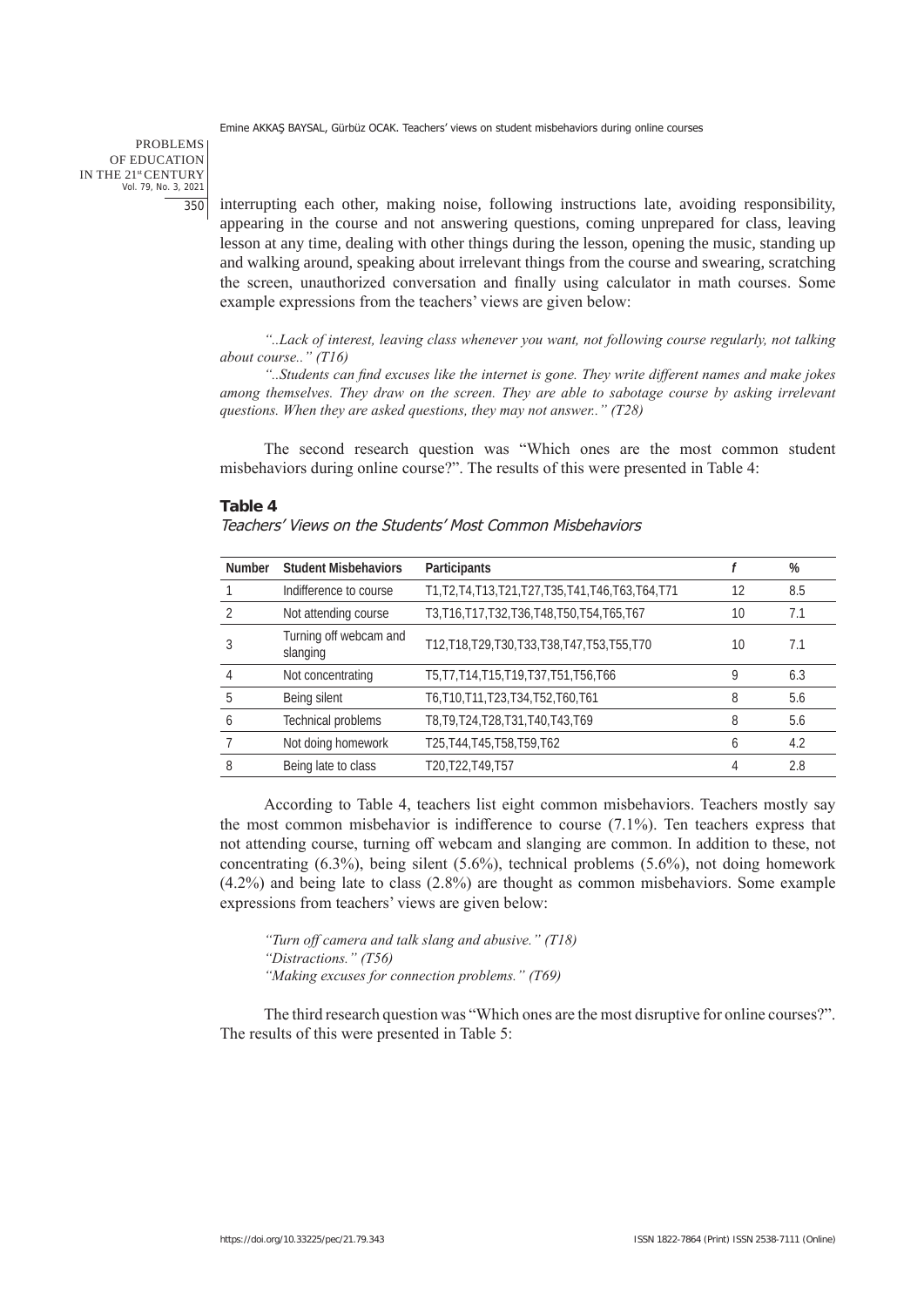PROBLEMS OF EDUCATION IN THE 21<sup>st</sup> CENTURY<br>Vol. 79, No. 3, 2021 351

## **Table 5** Teachers' Views on the Students' Most Disruptive Misbehaviors

| <b>Number</b> | <b>Students' Misbehaviors</b>                                   | Participants                                                                                 |    | %    |
|---------------|-----------------------------------------------------------------|----------------------------------------------------------------------------------------------|----|------|
|               | Making noise                                                    | T1, T4, T12, T13, T17, T18, T22, T24, T28, T31, T35, T39,<br>T47.T48.T49.T52.T54.T56.T60.T63 | 20 | 14.2 |
|               | Absenteeism                                                     | T2, T3, T37, T40, T42, T53, T65, T68, T69, T70                                               | 10 | 7.1  |
| 3             | <b>Distractibility</b>                                          | T11, T14, T15, T16, T21, T33, T34, T41, T57, T61, T62<br>.T67                                | 12 | 8.5  |
|               | Leaving course at any time                                      | T5, T19, T29, T44, T50, T51, T64, T71                                                        | 8  | 5.6  |
| 5             | Attending course, turning off<br>webcam and going to sleep mode | T6, T7, T8, T9, T25, T36, T45, T46                                                           | 8  | 5.6  |
| 6             | Technical problems                                              | T10.T20.T30.T55.T58.T66                                                                      | 6  | 4.2  |
|               | Turning off webcam and slanging                                 | T12, T26, T27, T32, T38, T59                                                                 | 6  | 4.2  |

According to Table 5, the most disruptive misbehavior during online courses is making noise (14.2%). Teachers have expressed absenteeism (%7.1), distractibility (%8.5), leaving course at any time (5.6%), attending course, turning off webcam and going to sleep mode (5.6%), technical problems (4.2%) and turning off webcam and slanging (4.2%) are disruptive misbehaviors. Some example expressions from teachers' views are given below:

*"Appearing attending course but not listening, turning screen on and off..." (T25) "Those who turn off camera and talk slang and abusive." (T59)*

*"Sounds that make unnecessary background noise." (T63)*

The last research question was "What can be done to prevent the student misbehaviors?". The results of this were presented in Table 6: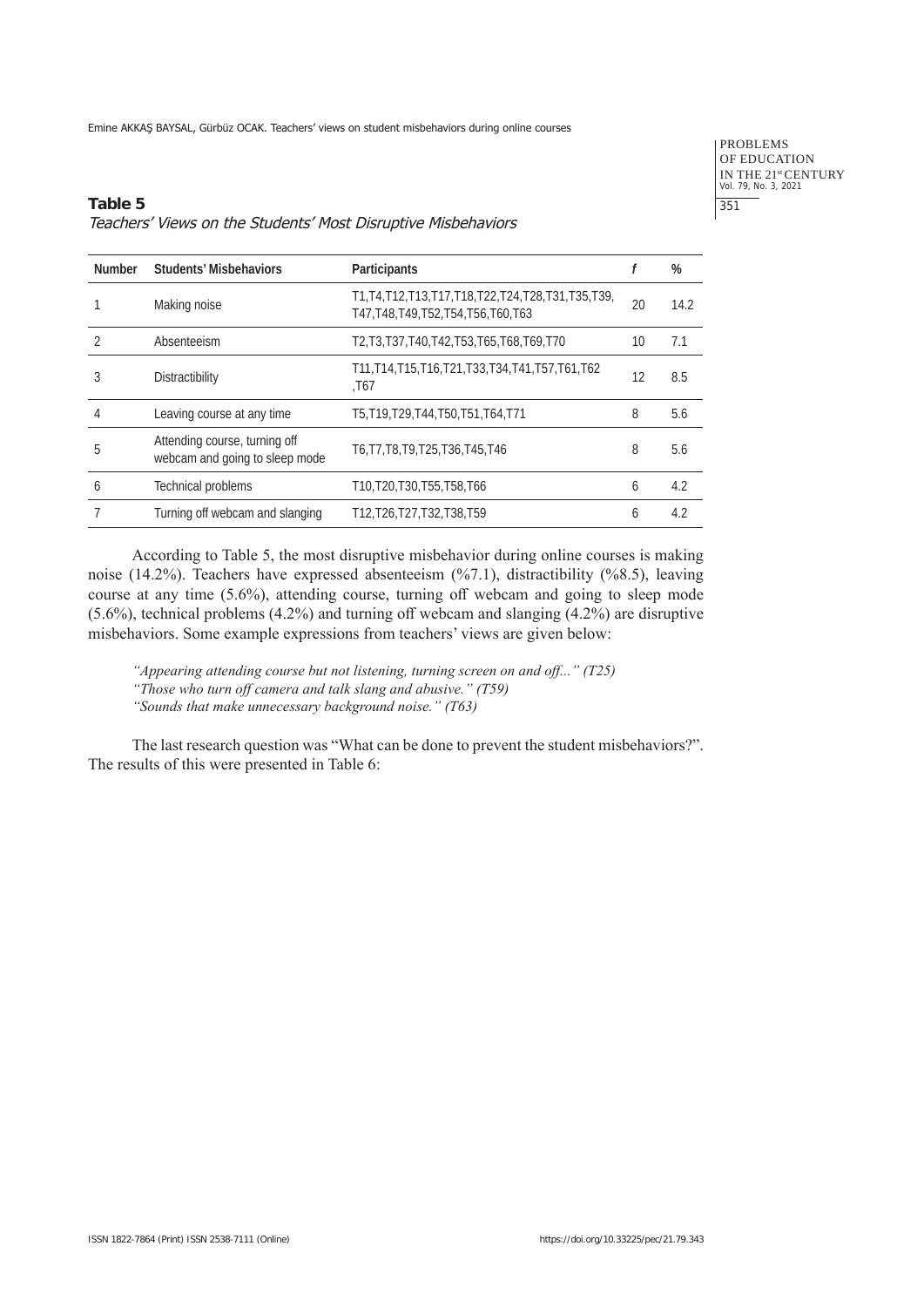# PROBLEMS OF EDUCATION IN THE 21stCENTURY Vol. 79, No. 3, 2021 352

#### **Table 6**

Teachers' Solutions on Preventing Student Misbehaviors

| Number | Solutions                                                                     | Participants                                                                                                                                                                                | f  | %    |
|--------|-------------------------------------------------------------------------------|---------------------------------------------------------------------------------------------------------------------------------------------------------------------------------------------|----|------|
| 1      | Taking attendance                                                             | T1, T2, T3, T4, T5, T7, T9, T10, T12, T13, T14, T16, T17, T21,<br>T22, T25, T26, T27, T29, T30, T31, T32, T33, T34, T35, T37,<br>T44, T47, T49, T50, T52, T55, T57, T60, T62, T63, T67, T70 | 38 | 26.9 |
| 2      | Getting family support                                                        | T1, T2, T4, T6, T8, T9, T10, T11, T14, T16, T17, T21, T22, T3<br>5, T36, T43, T47, T48, T49, T50, T52, T53, T55, T58, T59, T6<br>0, T63, T69, T71                                           | 29 | 20.5 |
| 3      | Convincing to turn on<br>webcam                                               | T1, T4, T6, T11, T14, T16, T24, T27, T29, T34, T36, T38, T42<br>,T44,T45,T49,T50,T51,T54,T55,T56,T57,T63,T65,T66<br>,T69,T70,T71                                                            | 28 | 19.8 |
| 4      | Creating intrinsic motivation                                                 | T2, T5, T7, T8, T13, T17, T18, T19, T22, T24, T26, T33, T36<br>,T37,T38,T39,T40,T43,T44,T50,T55,T59,T60,T64,T6<br>9,T71                                                                     | 27 | 19.1 |
| 5      | Organizing parent meetings                                                    | T2, T3, T4, T5, T6, T7, T16, T19, T21, T22, T23, T25, T27, T29<br>T34, T37, T38, T40, T46, T52, T58, T67, T71,                                                                              | 23 | 16.3 |
| 6      | Providing students to attend<br>courses on time                               | T3, T5, T8, T14, T17, T18, T23, T27, T37, T45, T48, T52, T53,<br>T56, T58, T59, T60, T62, T63, T64, T66, T67, T71                                                                           | 23 | 16.3 |
| 7      | Raising awareness of<br>families                                              | T7, T14, T16, T17, T20, T22, T26, T33, T35, T37, T38, T39, T<br>45, T47, T49, T52, T54, T55, T57, T59, T61, T62, T68                                                                        | 23 | 16.3 |
| 8      | Improving infrastructure<br>system                                            | T2, T3, T6, T8, T10, T11, T23, T25, T27, T28, T29, T32, T35, T<br>37, T43, T46, T47, T50, T56, T59, T71                                                                                     | 21 | 14.9 |
| 9      | Providing internet<br>connection and<br>technological tools                   | T4, T5, T6, T7, T13, T22, T26, T27, T30, T33, T35, T38, T45, T<br>47, T53, T56, T58, T61, T64, T65, T68                                                                                     | 21 | 14.9 |
| 10     | Participating without<br>motivation                                           | T3, T9, T14, T16, T17, T22, T25, T33, T35, T41, T47, T48, T4<br>9, T50, T54, T58, T59, T66, T69                                                                                             | 19 | 13.4 |
| 11     | Increasing student<br>motivation                                              | T1, T4, T6, T10, T11, T14, T23, T26, T28, T32, T35, T37, T38,<br>T44, T47, T53, T67, T70                                                                                                    | 18 | 12.7 |
| 12     | Following homework                                                            | T12, T15, T16, T23, T26, T28, T32, T35, T44, T46, T49, T51,<br>T57, T58, T59, T67                                                                                                           | 17 | 12.0 |
| 13     | Helping to get attention                                                      | T3, T5, T7, T11, T15, T23, T36, T39, T46, T47, T52, T54, T55,<br>T63, T67, T69, T71                                                                                                         | 17 | 12.0 |
| 14     | Punishing students                                                            | T2, T17, T18, T22, T25, T32, T34, T43, T46, T47, T55, T56, T<br>58, T64, T66, T68                                                                                                           | 16 | 11.3 |
| 15     | Providing psychological<br>support                                            | T6, T8, T10, T12, T14, T17, T20, T24, T27, T31, T32, T43, T4<br>6, T48, T57                                                                                                                 | 15 | 10.6 |
| 16     | Giving self-control to<br>students                                            | T14, T21, T26, T35, T38, T45, T46, T49, T53, T57, T61, T67<br>T69,T71,                                                                                                                      | 14 | 9.9  |
| 17     | Muting all voices and only<br>student's voice will be given<br>right to speak | T9, T18, T19, T31, T37, T44, T48, T49, T56, T59, T66                                                                                                                                        | 11 | 7.8  |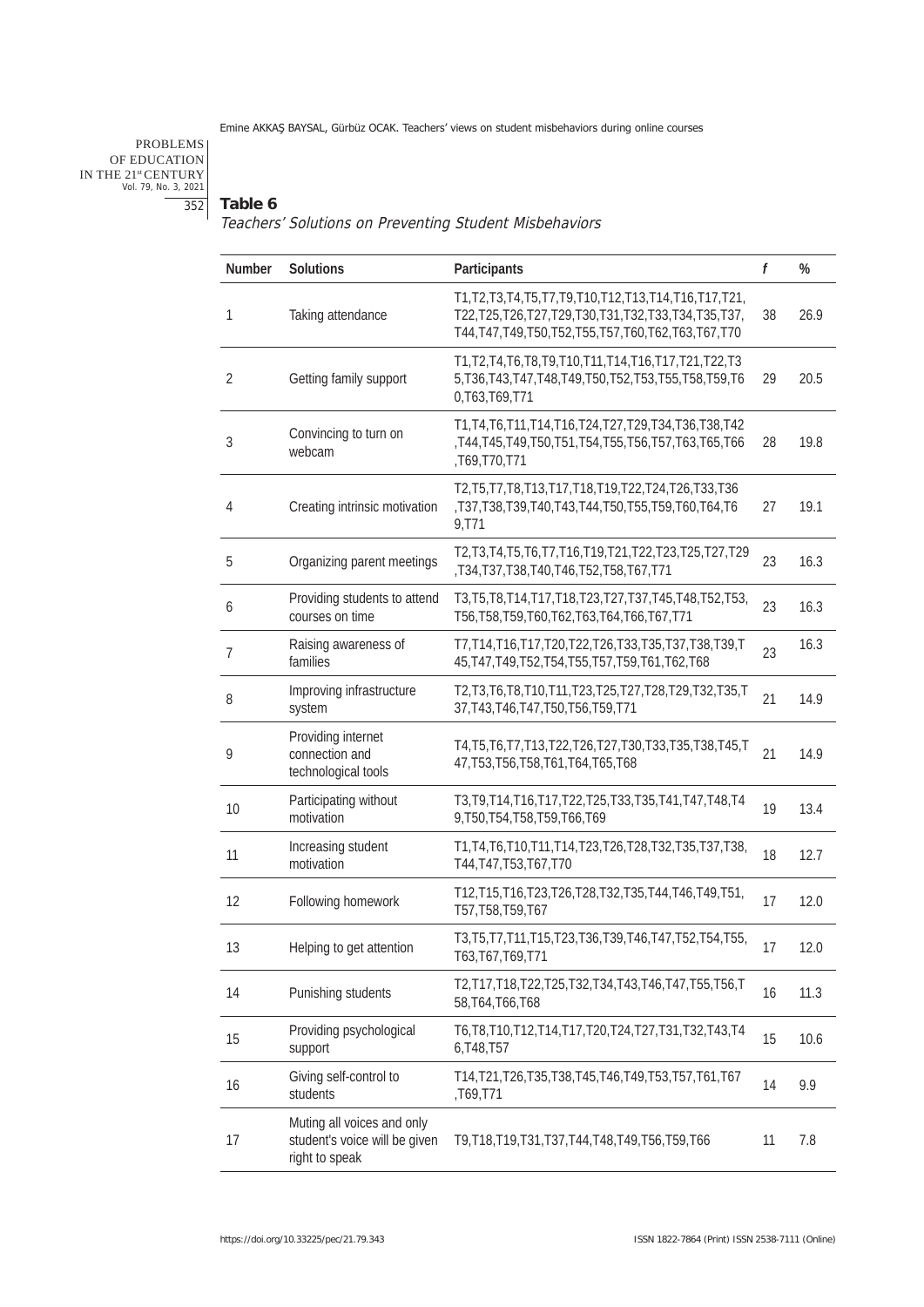PROBLEMS OF EDUCATION IN THE 21st CENTURY Vol. 79, No. 3, 2021 353

| 18 | Ensuring readiness of child                                               | T27, T32, T37, T39, T44, T49, T50, T56, T60                     | 9 | 6.3 |
|----|---------------------------------------------------------------------------|-----------------------------------------------------------------|---|-----|
| 19 | Informing students about<br>award and punishment<br>regulations           | T34, T37, T40, T42, T47, T55, T59, T63                          | 8 | 5.6 |
| 20 | Investigating reasons of<br>student's misbehavior                         | T35, T46, T48, T54, T55, T62, T66                               |   | 4.9 |
| 21 |                                                                           | Interviewing students in turn T44, T47, T55, T59, T60, T66, T70 |   | 4.9 |
| 22 | Editing curriculum so that<br>only teachers can see<br>images of students | T26, T35, T37, T55, T64, T68                                    | h | 4.2 |
|    |                                                                           |                                                                 |   |     |

As it is seen in Table 6, teachers have different suggestions about correction of student misbehaviors. They (26.9%) say that attendance should be taken by teacher during online courses. Teachers mostly (20.5%) express that getting family support is important. In addition to these, most teachers (19.8%) say that if students are convinced to open webcam, they may less misbehave. Apart from these, teachers' suggestions can be listed as; creating intrinsic motivation (19.1%), organizing parent meetings (16.3%), providing students to attend courses on time (16.3%), raising awareness of families (16.3%), improving infrastructure system (14.9%), providing internet connection and technological tools (14.9%), participating without motivation (13.4%), increasing student motivation (12.7%), following homework (12%), helping to get attention (12%), punishing students (11.3%), providing psychological support (10.6%), giving self-control to students (9.9%), muting all voices and only the student's voice will be given right to speak  $(7.8\%)$ , ensuring readiness of child  $(6.3\%)$ , informing students about award and punishment regulations (5.6%), investigating reasons underlying the student's misbehavior (4.9%), interviewing students in turns (4.9%), editing curriculum so that only teachers can see images of students (4.2%). Some example expressions from teachers' views are given below:

 *"Taking attendance and turning on camera."(T1)*

*"If a more reliable virtual environment is provided, which is difficult, webcams are open and level of interaction with children can be increased."(T71)*

*"Parents should be interviewed. Distractions should be removed. Tracking system should be determined for homework."(T46)*

#### **Discussion**

The purpose of this qualitative research was to define student misbehaviors encountered during online courses, evaluate teachers' experiences and suggestions about modification of the misbehaviors. In this part of research, findings obtained from teachers and tabled above were discussed.

Online learning is the use of internet and some other important technologies to develop materials for educational purposes, instructional delivery and management of curriculum (Fry, 2001). After pandemic, online learning takes place nearly in all levels of education including kindergarten. Like conventional classrooms, online courses have some elements such as materials, teaching methods, student behaviors etc. However, the meaning of most of these concepts changed after pandemic. One of them was student behaviors. Student behaviors changed with a shift to distance learning.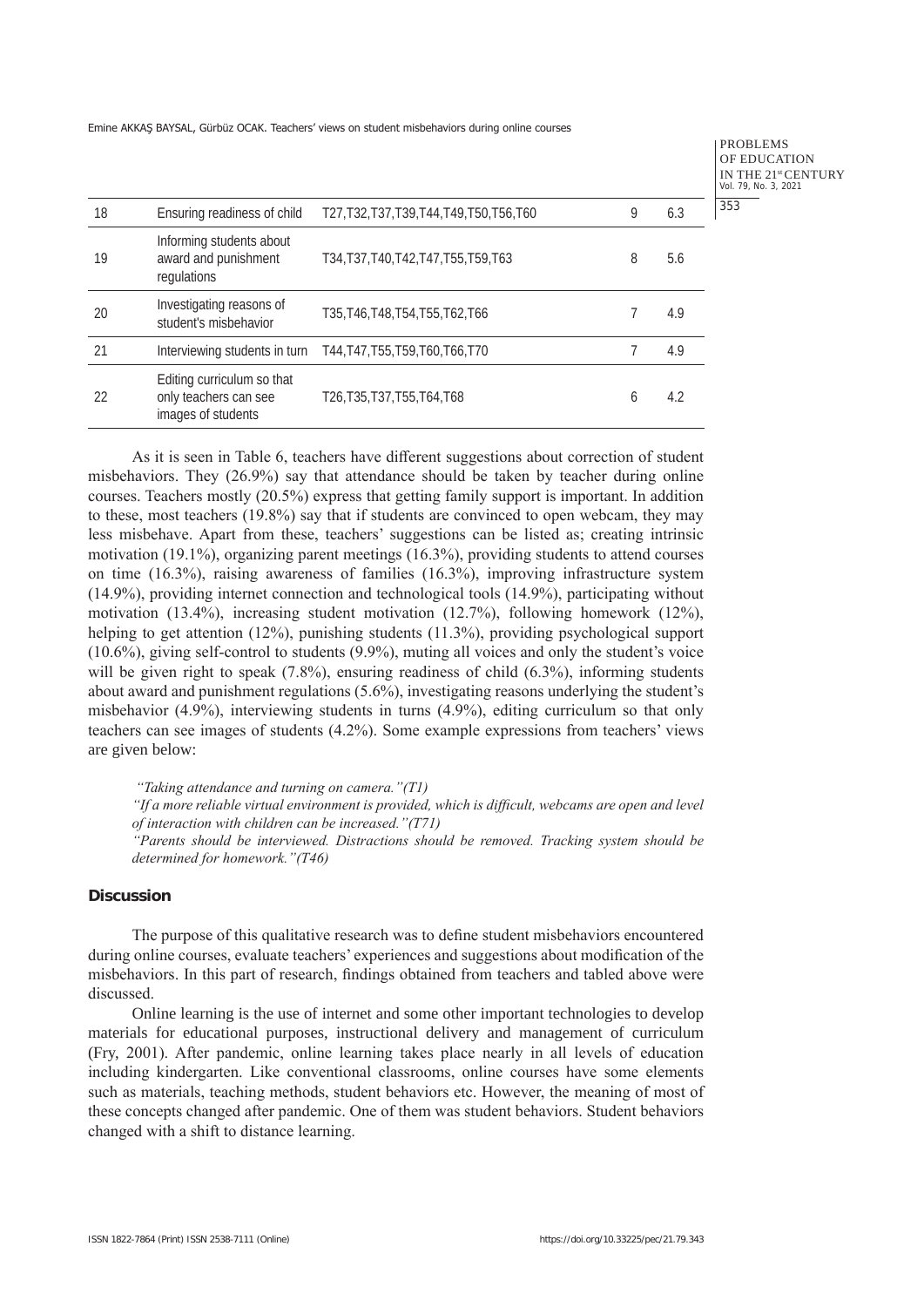PROBLEMS OF EDUCATION IN THE 21st CENTURY Vol. 79, No. 3, 2021 354

When students behave well in online courses, teachers are more likely to enjoy teaching. In addition, not only teachers, all students undoubtedly, benefit from the course as well. However, this is not always the case. In almost every course, teachers face unwanted student behaviors. After pandemic, with distance education, most teachers began to express difficulties they experienced in different platforms such as social media or other websites. With this research, we tried to bring an academic point of view to this subject. Seventy- one voluntary teachers, working in different levels and having different branches, were asked what kind of student misbehaviors they encountered during online courses. They talked about twenty-seven different misbehaviors. Teachers expressed that they came across some of these misbehaviors in face-to-face education while some were seen newly. According to teachers, for example, absenteeism was one of the most important problematic behaviors. Absenteeism was also a common problem in face-to-face education. However, in face-to-face education one or two students are absent while more than ten or fifteen students are absent at a time in online classes. The California Department of Education (CDE) (2020) reached out to School Innovations & Achievement (SI&A) for an early analysis on chronic absenteeism. They found that absenteeism, from kindergarten to last grade in high school, became an alarming level during online education after pandemic. For example, the ratio of absenteeism in the third grade, which was %78 before pandemic, reached %255. Prior to the outbreak of COVID-19, distance education was experiencing modest yet steady growth. According to the National Center for Education Statistics, 34.7 percent of college students were enrolled in at least one online course in 2018, compared to 33.1 percent in 2017. That was less than 2 percent increase from 2016 to 2017, but it was still an upward trend (Lederman, 2019). Due to school closures to prevent the spread of COVID-19, distance learning created a set of never-encountered challenges for K-12 school district leaders, including high rates of absenteeism and lack of participation resulting in lost learning time. As it is seen in this situation not only absenteeism, but also various misbehaviors begin to be seen.

Student misbehaviors didn't vanish during online courses. Moreover, imposing discipline in a virtual environment is a complicated and often murky process, and current laws don't neatly apply to online misbehavior. For example, The California Department of Education didn't release suspension and expulsion data from 2019-2020. However, teachers interviewed by EdSource say school discipline is still happening during distance learning, although less frequently than when students attended school in person (Jones 2020). In this research, teachers expressed that indifference to lesson was a common problem. Students could easily lose their concentration. Sitting in front of the screen long time could sometimes cause other problems such as less concentration or turning off webcam. So, misbehaviors in online courses are reality which must be admitted.

In addition to these, being silent, technical problems, not doing homework and being late to course were common problems. Rashid and Rashid (2012) said that the component of homework is compulsory one in open distance education system. Its compulsion is due to its significance and importance. It must be developed, planned carefully, guided properly by the organization tutors, written seriously, evaluated critically and then students must be informed. Written feedback by tutor on students' assignment affects performance of learners. Through this feedback they can enhance their learning. But, in distance education, in all over the world, evaluation, correction, and feedback to the students are difficult. Lall and Singh (2020) concluded that although students favor distance education, they are not satisfied due to the lack of synchronous educational activity and lack of communication.

Student misbehaviors threat positive classroom atmosphere. According to teachers, the most disruptive misbehaviors were making noise, absenteeism, distractibility, leaving course at any time, turning off webcam and going to sleep mode, technical problems, and slanging. Korkmaz (2013) listed most disruptive student misbehaviors as hindering learning,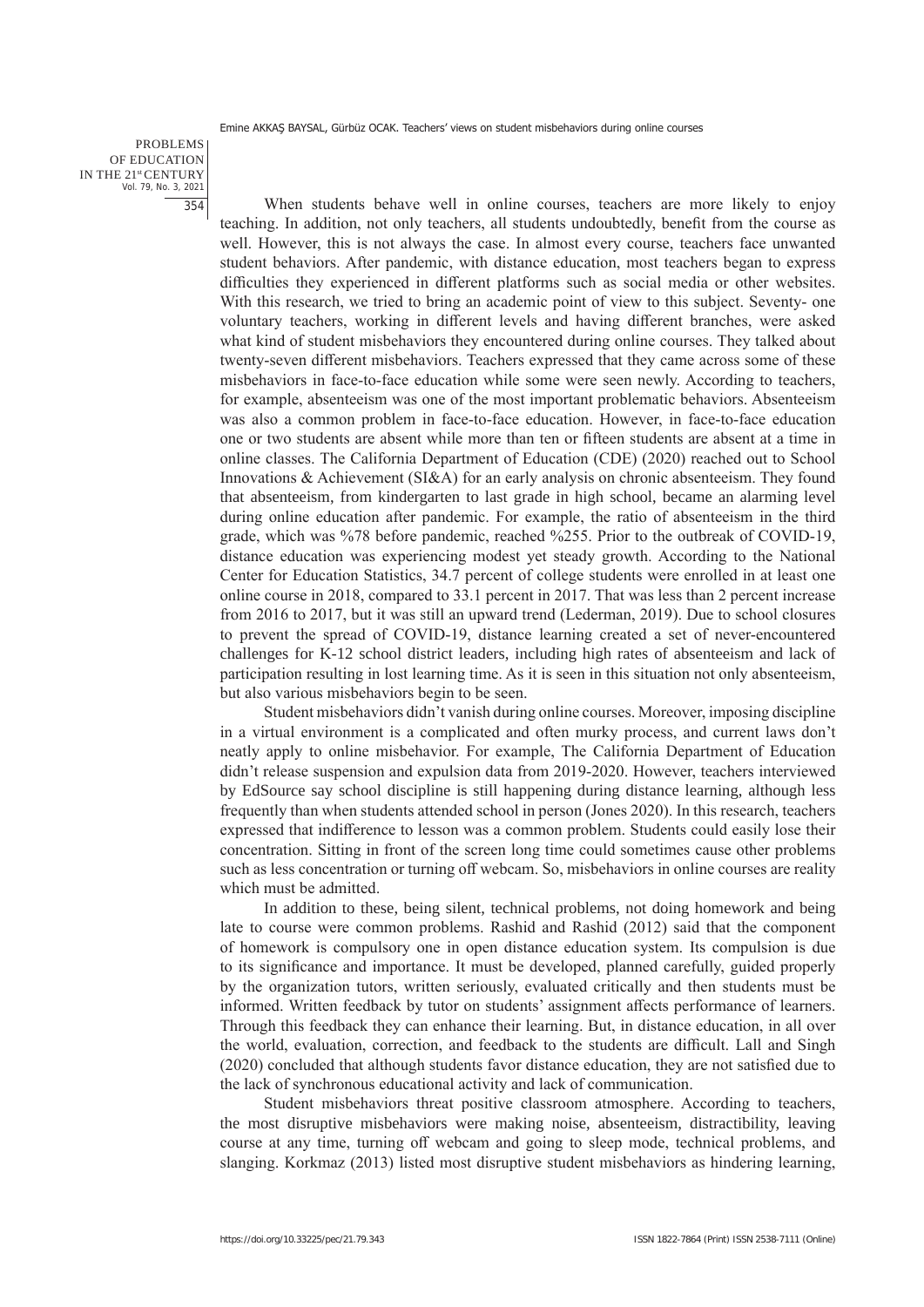PROBLEMS OF EDUCATION IN THE 21st CENTURY Vol. 79, No. 3, 2021 355

risking safety, giving damage to properties, and hindering socialization. Prescott (2012) said that students are not visible in online courses as they are in the classroom and are therefore emboldened, believing they can be anonymous behind the computer. However, most students during online courses feel their teachers aren't aware of them. As a result of this thought, they sometimes behave in an unwanted way. So, these behaviors can be disruptive for many teachers.

After Covid-19 pandemic, in many countries in the world, most teachers started to teach in an online course. While some of them experienced to teach in online class, most teachers tried it for the first time. During teaching, they came across some student misbehaviors. In the context of this research, teachers expressed how they dealt with these misbehaviors and their class implications and offers. Teachers' suggestions, taking attendance in every lesson can minimize misbehaviors. If students feel that they are controlled by an authority, they can tend to attend the course regularly and also on time. In addition to this, family support during this time is so important. Teachers and parents should be always kept in touch with each other. Their co-operation can help them deal with unwanted situations. There are lots of studies which verify this fact. For example, in a research conducted by El Nokali et al. (2010) it was stressed that parent involvement over elementary school years is associated with improved social skills and decreased behavior problems. According to Addi-Raccah and Grinshtain (2016) regular and meaningful communication with teachers could enable parents to access and monitor school-based learning and home-based learning. Indeed, research conducted in developed countries indicates that parental involvement is significantly associated with improving student achievement and wellbeing (Jeynes, 2012; Thijs & Eilbracht, 2012).

Another suggestion is convincing the students to turn on webcam. Teachers considered positive interaction with students as one of the most important sources of positive emotions (Chen, 2016). Teacher's gaze (i.e., what they look at) allowed teachers to differentiate their interaction with students. According to teachers, eye contact with students (i.e., both gaze at each other) was an element of good teacher-student interaction (Korthage et al., 2014). In online courses, this is a big challenge. However, it can be dealt with "virtual eye contact" (Yuzer, 2007). Virtual eye contact concept can be helpful for teachers and students who meet in an online class. So, if students turn on their cam it will be possible to enable eye contact and control student misbehaviors.

Creating intrinsic motivation is another alternative to cope with student misbehaviors. Research showed that students who were intrinsically motivated find more success in school than students who were extrinsically motivated. When students are intrinsically motivated, it perpetuates a positive cycle for future learning (Adamma et al., 2018). If students focus on success, they most probably move away from misbehaviors. Teachers taking part in the research expressed organizing parent meeting would be beneficial. Moreover, these meetings will raise awareness of families about distance education and rules of online class. When teachers and parents cooperate on these subjects, they can enable students to be in class on time. There are some other suggestions related to distance education. Teachers thought that if some solutions could be found to problems which were related to infrastructure system or internet access, student misbehaviors can decrease. If system can be developed and detect automatically problematic behaviors such as absenteeism, it will be useful for teachers. Besides, if all students can access internet and technological devices such as tablet or PCs, their participation will increase.

#### **Conclusions and Implications**

The purpose of this research was to define students' misbehaviors occurring during online courses and to display teachers' suggestions on the modification of them. In order to determine the misbehaviors, five different research questions were given to the participants.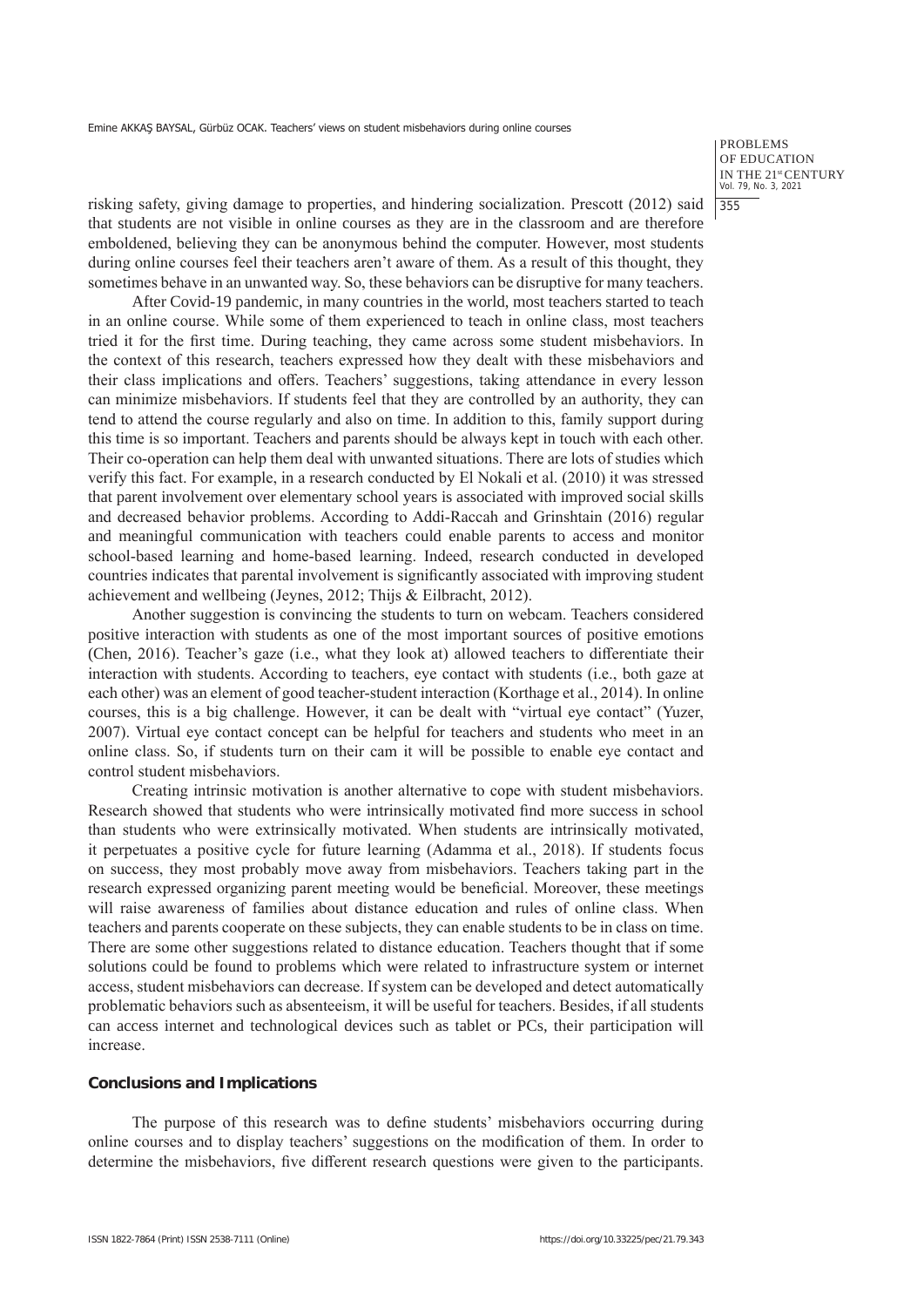PROBLEMS OF EDUCATION IN THE 21st CENTURY Vol. 79, No. 3, 2021 356

They listed the misbehaviors experienced during online courses. Moreover, they expressed the most common, disturbing, and unacceptable ones. They tried to offer some solutions for them. The findings of research showed that student misbehaviors changed when compared to faceto-face education. However, according to teachers' views they could be corrected by means of some precautions.

Student misbehaviors in online courses strictly interrupted the smooth functioning of teaching and learning. There were a large number of student misbehaviors taking place in online courses. Dealing with student misbehaviors within classroom could be a major task for teachers. It makes teachers to perceive reasons before correcting disruptive behaviors. There aren't any stereotypes for resolving a problem, since each student is completely different from one another, that makes teacher to offer completely different responses to each student. An inappropriate reaction to student misbehavior in classes can make it worse and affect teaching and learning. So, teachers could be alert to misbehaviors. It's vital to establish good relationships with students and set up peaceful classroom atmosphere. Schools could focus time and resources used during online courses. These can provide a safe and effective learning for all students.

## **References**

- Adamma, N. O., Ekwutosim, O. P., & Unamba, E. C. (2018). Influence of extrinsic and intrinsic motivation on pupils' academic performance in mathematics. *SJME (Supremum Journal of Mathematics Education), 2*(2), 52–59. https://doi.org/10.5281/zenodo.1405857
- Addi-Raccah, A., & Grinshtain, Y. (2016). Teachers' capital and relations with parents: A comparison between Israeli Jewish and Arab teachers. *Teaching and Teacher Education, 60,* 44-53. https://doi.org/10.1016/j.tate.2016.08.004
- Akkaş Baysal, E., & Ocak, G. (2020). Covid-19 salgını sonrasında okul kavramındaki paradigma değişimine ve okulların yeniden açılmasına ilişkin öğretmen görüşleri. [Teachers' views on the paradigm change in the school concept and reopening of schools after covid-19 pandemic]. *Türk Eğitim Bilimleri Dergisi, 18*(2), 676-705. https://doi.org/10.37217/tebd.787504
- AMS-IX. (2020). 17% traffic increase on the AMS-IX platform due to Corona/COVID-19 crisis, AMSIX News (2020, March 20). www.ams-ix.net/ams/news/17-traffic-increase-on-the-ams-ix-platformdue-tocorona-covid-19-crisis
- Arbuckle, C., & Little, E. (2004). Teachers' perceptions and management of disruptive classroom behavior during the middle years (five to nine). *Australian Journal of Educational & Developmental Psychology, 4*, 59-70. https://files.eric.ed.gov/fulltext/EJ815553.pdf
- Ataseven, B. (2012*).* Nitel bilimsel araştırmalarda veri kalitesinin önemi. [The importance of data quality in qualitative scientific research]. M*armara* Üniversitesi İktisadi *ve* İdari *Bilimler Dergisi, 33*(2), 543-564. https://dergipark.org.tr/tr/download/article-file/3923
- Atıcı, M., & Merry, R. (2001). Misbehavior in British and Turkish primary classrooms. *Pastoral Care in Education, 19*(2), 32-39. https://doi.org/10.1111/1468-0122.00196
- Baúar, H. (1999). *Classroom management.* National Education Ministry.
- Bingham, S. G., Carlson, R. E., Dwyer, K. K., & Prisbell, M. (2009). Student misbehaviors, instructor responses, and connected classroom climate: Implications for the basic course. *Basic Communication Course Annual, 21*(1), 30-68. https://ecommons.udayton.edu/cgi/viewcontent. cgi?article=1369&context=bcca
- Bogdan, R., & Biklen, S. K. (1998). *Qualitative research for education an introduction to theories and methods.* Boston Allyn and Bacon.
- Brophy, J. (2006). History of research on classroom management. In C. M. Evertson & C. S. Weinstein (Eds.), *Handbook of classroom management: Research, practice, and contemporary issues* (pp. 17- 43). Lawrence Erlbaum.
- Bushaw, W. J., & Lopez, S. J. (2010). A time for change: The 42nd annual Phi Delta Kappa/Gallup Poll of the public's attitudes toward the public schools. *Phi Delta Kappan, 92*(1), 8–26. https://doi.org/10.1177/003172171009200103
- Charles, M. C. (2008). *Building classroom discipline* (9th ed.). Pearson/Allyn & Bacon.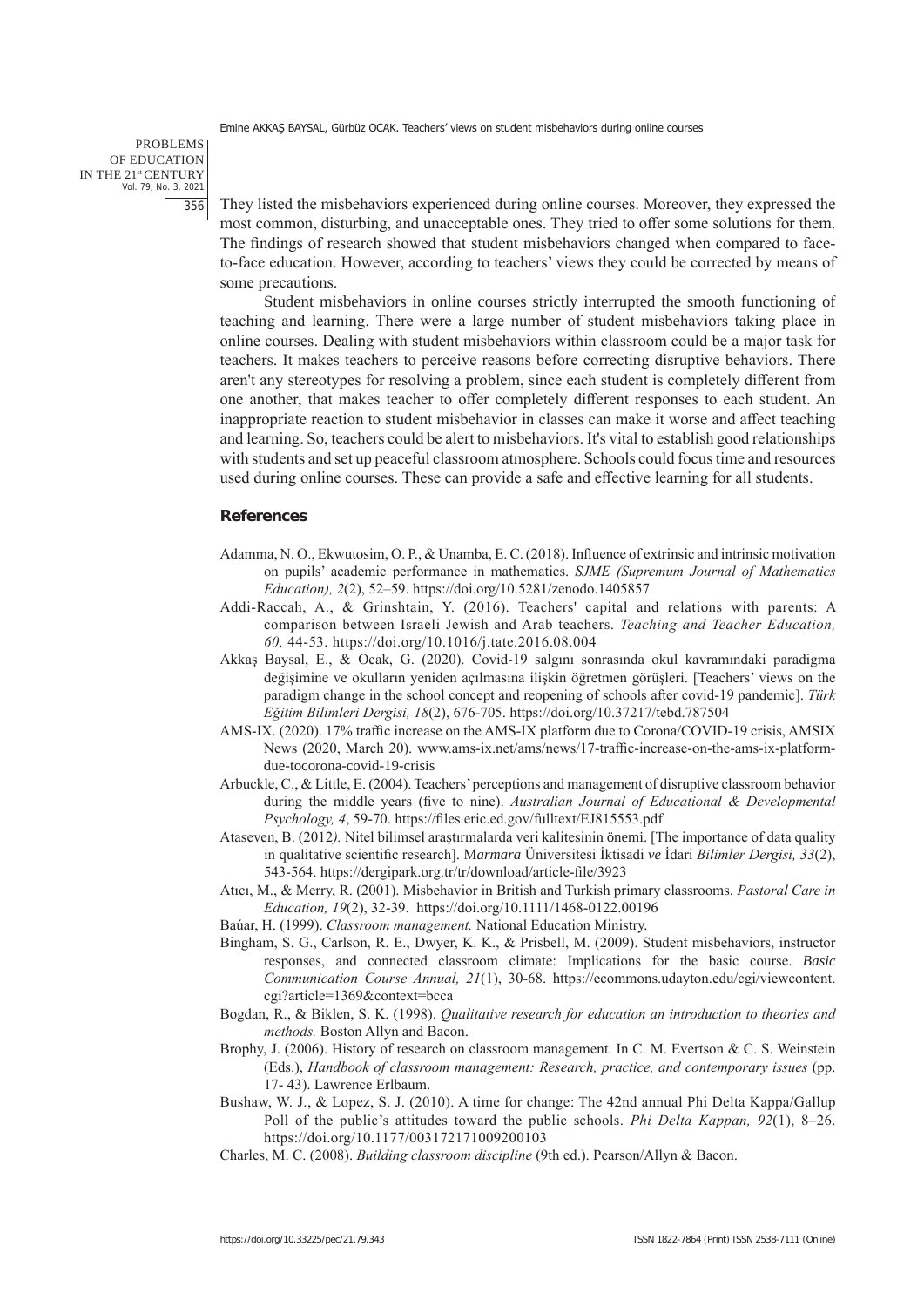PROBLEMS OF EDUCATION IN THE 21st CENTURY Vol. 79, No. 3, 2021 357

- Chen, X. (2016). Evaluating language-learning mobile apps for second-language learners. *Journal of Educational Technology Development and Exchange (JETDE)*, 9(2), 39-51. https://doi.org/10.18785/jetde.0902.03
- Creswell, J. W. (1998). *Qualitative inquiry and research design: Choosing among five traditions.* Sage.
- Creswell, J. W. (2007). *Qualitative inquiry and research design: choosing among five traditions* (2nd ed.) Sage.
- De, R., Pandey, N., & Pal, A. (2020). Impact of digital surge during Covid-19 pandemic: A viewpoint on research and practice. *International Journal of Information Management, 9,* 1-17. https://doi.org/10.1016/j.ijinfomgt.2020.102171
- Doyle, W. (1984). How order is achieved in classrooms: An interim report. *Journal of Curriculum Studies, 16*, 259-277. https://doi.org/10.1080/0022027840160305
- El Nokali, N. E., Bachman, H. J., & Votruba‐Drzal, E. (2010). Parent involvement and children's academic and social development in elementary school. *Child Development, 81*(3), 988–1005. https://doi.org/10.1111/j.1467-8624.2010.01447.x
- Emmer, E. T., & Stough, L. M. (2001). Classroom management: A critical part of educational psychology: With implications for teacher education. *Educational Psychologist, 36*(2), 103– 112. https://doi.org/10.1207/S15326985EP3602\_5
- Finn, J. D., Fish, R. M., & Scott, L. A. (2008). Educational sequelae of high school misbehavior. *The Journal of Educational Research, 101*(5), 259-274. https://dx.doi.org/10.3200/JOER.101.5.259-274
- Fry, G. L. A. (2001). Multifunctional landscapes towards trans-disciplinary research. *Landscape and urban planning, 57*, 159-168. https://doi.org/10.1016/S0169-2046(01)00201-8
- Glaser, B. G., & Strauss, A. L. (1967). *The discovery of grounded theory: Strategies for qualitative research.* Piscataway.
- Golafshani, N. (2003). Understanding reliability and validity in qualitative research. *The Qualitative Report, 8*(4), 597-607. https://nsuworks.nova.edu/cgi/viewcontent.cgi?article=1870&context=tqr
- Guba, E. G., & Lincoln, Y. S. (1982). Epistemological and methodological bases of naturalistic inquiry. *ECTJ, 30*, 233–252. https://doi.org/10.1007/BF02765185
- Harrison, J. R., Vannest, K., Davis, J., & Reynolds, C. (2012). Common problem behaviors of children and adolescents in general education classrooms in the United States. *Journal of Emotional and Behavioral Disorders, 20*(1), 55–64. https://doi.org/10.1177/ 1063426611421157
- Holloway, I., & Wheeler, S. (1996). *Qualitative research in nursing* (2nd ed.). Blackwell.
- Jeynes, W. H. (2012). A meta-analysis of the efficacy of different types of parental involvement programs for urban students. *Urban Education, 47*(4), 706-742. https://doi.org/10.1177/0042085912445643
- Jones, C. (2020). *Key elements of effective distance learning.* https://www.cambridge.org/elt/ blog/2020/09/25/key-elements-effective-distance-learning/
- Komorowska, H. (2003). CEF in pre- and in-service teacher education. In K. Morrow (ed.). *Insights into the Common European Framework.* Oxford University.
- Korkmaz, A. (2013). Sınıf organizasyonu. [Organization of classroom]. In L. Küçükahmet (Ed.), *Sınıf Yönetimi.* Nobel.
- Korthagen, F., Attema-Noordewier, S., & Zwart, R. (2014). Teacher–student contact: Exploring a basic but complicated concept. *Teaching and Teacher Education, 40,* 22–32. https://doi.org/10.1016/j.tate.2014.01.006
- Kulinna, P. H., Cothran, D., & Regualos, R. (2006). Teachers' reports of student misbehavior in physical education. *Research Quarterly for Exercise and Sport, 77*, 32-40. http://dx.doi.org/10.1080/02701367.2006.10599329
- Kyriacou, C. (1997). *Effective teaching in schools: Theory and practice*. Nelson Thornes.
- Lall, S., & Singh, N. (2020). COVID-19: Unmasking the new face of education. *International Journal of Research in Pharmaceutical Sciences, 11*(SPL1), 48-53. https://doi.org/10.26452/ijrps. v11iSPL1.2122
- Lederman, D. (2019). *Online Enrollments Grow, but Pace Slows.* https://www.insidehighered.com/ digital-learning/article/2019/12/11/more-students-study-online-rate-growth-slowed-2018
- Medina J. A., & Reverte M. J. (2019). Incidencia de la práctica de actividad física y deportiva como reguladora de la violencia escolar [Incidence of the practice of physical and sporting activities as a regulator of school violence]. *Retos, 35,* 54–60. https://doi.org/10.47197/retos.v0i35.64359
- Miles, M. B., & Huberman, A. M. (1984). Qualitative data analysis: A source- book of new methods. Sage.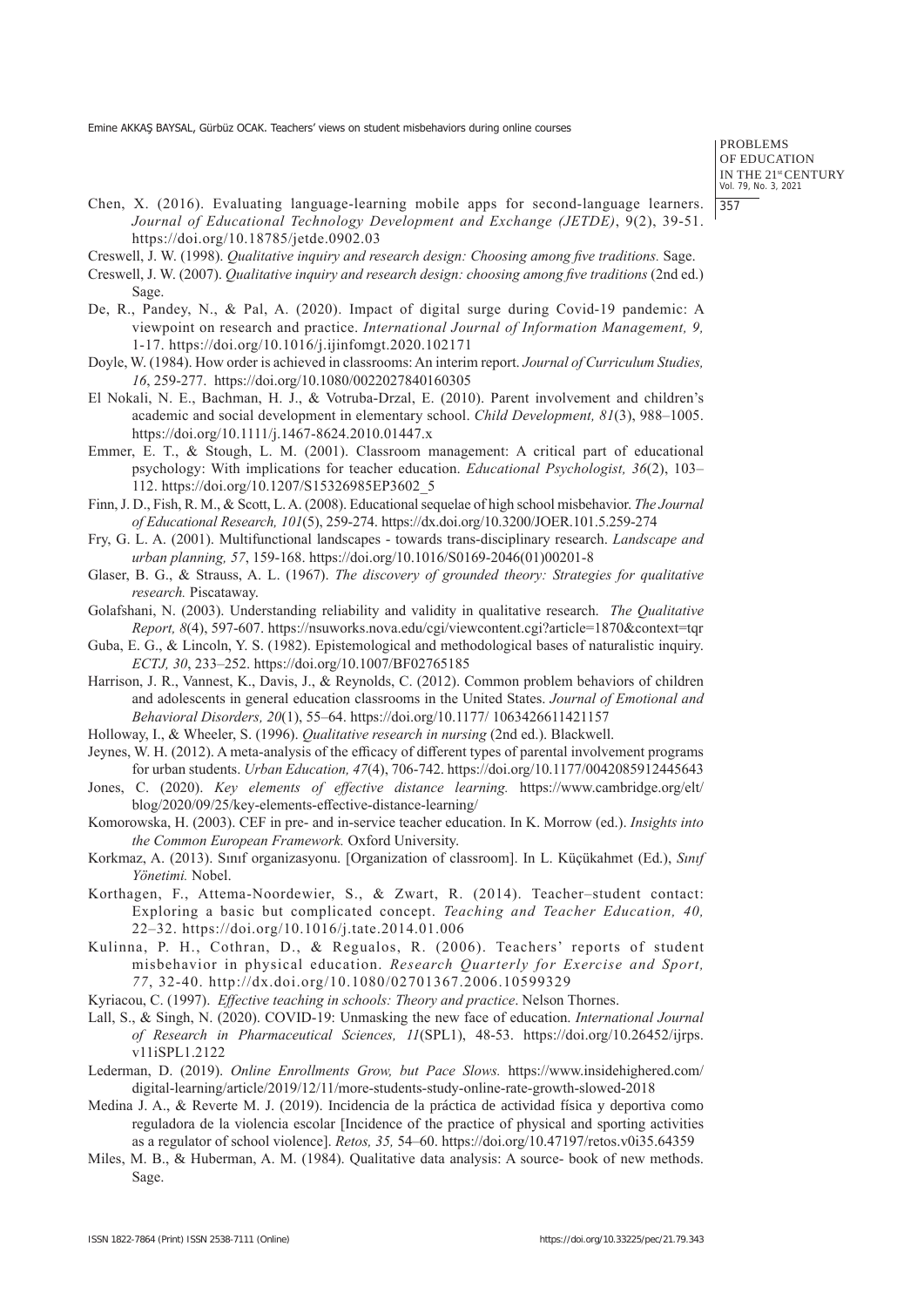#### PROBLEMS OF EDUCATION IN THE 21st CENTURY Vol. 79, No. 3, 2021 358

- Moustakas, C. (1994). *Phenomenological research methods*. Sage.
- Morse, J. M. (1994). Designing funded qualitative research. In Denizin, N. K. & Lincoln, Y. S., *Handbook of qualitative research* (2nd ed). Sage.
- Ozturk, A. (2015). Açık ve uzaktan öğrenme ortamlarında öğrenen bölümlendirmesi (segmentasyonu). [Learner segmentation in open and distance learning environments]. *Açıköğretim Uygulamaları ve Araştırmaları Dergisi, 1*(3), 4-7.
- Prescott, L. (2012). Using collaboration to foster academic integrity. *Open Learning:* The *Journal of Open, Distance and e-Learning, 31*(2), 152-162. https://doi.org/ 10.1080/02680513.2016.1169162
- Rashid, N., & Rashid, M. (2012). Note for editor: issues and problems in distance education. *Turkish Online Journal of Distance Education, 13*(1), 20-26. https://files.eric.ed.gov/fulltext/EJ976926. pdf
- Scott-Clayton, J. (2012). *What explains trends in labor supply among U.S. undergraduates, 1970-2009?* NBER Working Paper No. 1774. National Bureau of Economic Research MA.
- Sevrika, H., & Merina, Y. (2019). *Metonymy: The way to convey information*. *Proceedings of the Sixth International Conference on English Language and Teaching (ICOELT-6), 6,* 140-148 http://ejournal.unp.ac.id/index.php/selt/article/view/100162
- Shah, D. (2015). *By the Numbers: MOOCS in 2015, 12.* (2015, December 12). https://www.classcentral. com/report/moocs-2015-stats/
- Stenbacka, C. (2001). *Qualitative research requires quality concepts of its own.* Classroom Action Research Network.
- Suri, H. (2011). Purposeful sampling in qualitative research synthesis. *Qualitative Research Journal, 11*(2), 63-75. https://doi.org/10.3316/QRJ1102063
- The California Department of Education (CDE). (2020). *Special Education Guidance for COVID-19* (2020, Seprember 20). https://www.cde.ca.gov/ls/he/hn/specialedcovid19guidance.asp
- Thijs, J., & Eilbracht, L. (2012). Teachers' perceptions of parent–teacher alliance and student–teacher relational conflict: Examining the role of ethnic differences and "disruptive" behavior*. Psychology in the Schools, 49,* 794–808. https://doi.org/10.1002/pits.21635
- Trussell, R. P. (2008). Classroom universals to prevent problem behaviors. *Intervention in School and Clinic, 43,* 179–185. https://doi.org/10.1177/1053451207311678
- Türnüklü, A., & Galton, M. (2001). Students' misbehaviors in Turkish and English primary classrooms. *Educational Studies, 27,* 291-305. https://doi.org/10.1080/03055690120076574
- Üzümcü, Ö. (2019). *Developing program design for computing skills and evaluating its effectiveness.* Unpublished PhD Thesis, Gaziantep University.
- Yıldırım, A., & Şimşek, H. (2013). *Sosyal bilimlerde nitel araştırma yöntemleri* [Qualitative research methos in social sciences]. Seçkin.

Yuan, E. S. (2020). *A message to our users. ZOOM Blog*. https://blog.zoom.us/a-message-toour-users/

Yuzer, T. V. (2007). Generating virtual eye contacts through online synchronous communications in virtual classrooms applications. *Turkish Online Journal of Distance Education, 8*(1), 1-14. https://files.eric.ed.gov/fulltext/ED494835.pdf

Received: *April 24, 2021* Accepted: *June 04, 2021*